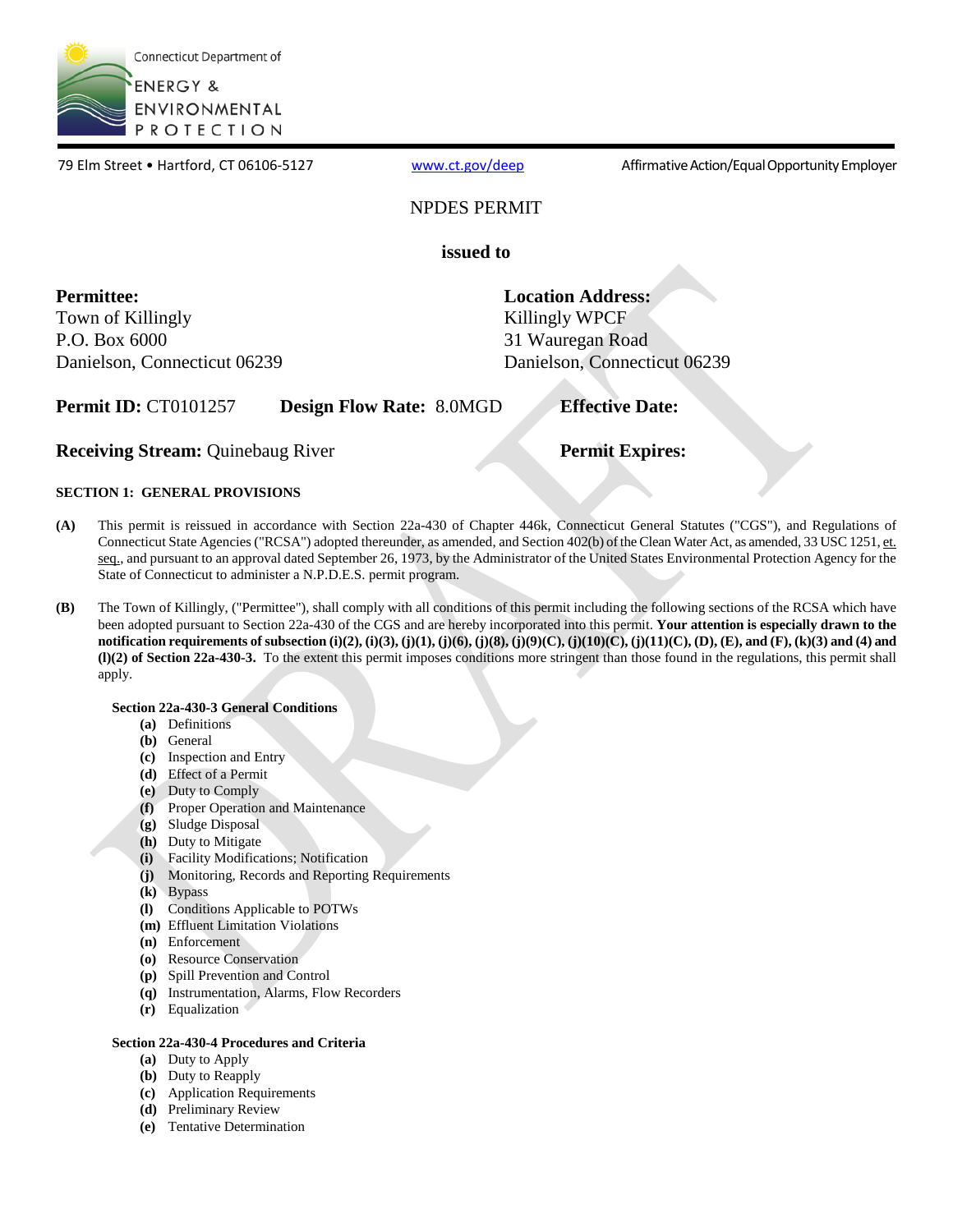- **(f)** Draft Permits, Fact Sheets
- **(g)** Public Notice, Notice of Hearing
- **(h)** Public Comments
- **(i)** Final Determination
- **(j)** Public Hearings
- **(k)** Submission of Plans and Specifications. Approval.
- **(l)** Establishing Effluent Limitations and Conditions
- **(m)** Case-by-Case Determinations
- **(n)** Permit Issuance or Renewal
- **(o)** Permit or Application Transfer
- **(p)** Permit Revocation, Denial or Modification
- **(q)** Variances
- **(r)** Secondary Treatment Requirements
- **(s)** Treatment Requirements
- **(t)** Discharges to POTWs Prohibitions
- Violations of any of the terms, conditions, or limitations contained in this permit may subject the Permittee to enforcement action including, but **(C)** not limited to, seeking penalties, injunctions and/or forfeitures pursuant to applicable sections of the CGS and RCSA.
- **(D)** Any false statement in any information submitted pursuant to this Section of the permit may be punishable as a criminal offense under Section 22a-438 or 22a-131a of the CGS or in accordance with Section 22a-6, under Section 53a-157b of the CGS.
- **(E)** The Permittee shall comply with Section 22a-416-1 through Section 22a-416-10 of the RCSA concerning operator certification.
- **(F)** No provision of this permit and no action or inaction by the Commissioner shall be construed to constitute an assurance by the Commissioner that the actions taken by the Permittee pursuant to this permit will result in compliance or prevent or abate pollution.
- **(G)** Nothing in this permit shall relieve the Permittee of other obligations under applicable federal, state and local law.
- fee is \$ 2682.50. **(H)** An annual fee shall be paid for each year this permit is in effect as set forth in Section 22a-430-7 of the RCSA. As of October 1, 2009, the annual

### **SECTION 2: DEFINITIONS**

- **(A)** The definitions of the terms used in this permit shall be the same as the definitions contained in Section 22a-423 of the CGS and Section 22a-430-3(a) and 22a-430-6 of the RCSA, except for **"**Composite**"** and **"**No Observable Acute Effect Level (NOAEL)**"** which are redefined below.
- **(B)** In addition to the above, the following definitions shall apply to this permit:

 **"------"** in the limits column on the monitoring tables in Attachment 1 means a limit is not specified but a value must be reported on the DMR, MOR, and/or the ATMR.

**"Annual"** in the context of any sampling frequency, shall mean the sample must be collected in the months of July, August or September.

**"Average Monthly Limit"** means the maximum allowable "Average Monthly Concentration" as defined in Section 22a-430-3(a) of the RCSA when expressed as a concentration (e.g. mg/l); otherwise, it means "Average Monthly Discharge Limitation" as defined in Section 22a-430-3(a) of the RCSA.

**"Bi-Monthly"** in the context of any sampling frequency, shall mean once every two months including the months of January, March, May, July, September, and November.

**"Bi-Weekly"** in the context of any sampling frequency, shall mean once every two weeks.

**"Composite"** or **"(C)"** means a sample consisting of a minimum of eight aliquot samples collected at equal intervals of no less than 30 minutes and no more than 60 minutes and combined proportionally to flow over the sampling period provided that during the sampling period the peak hourly flow is experienced.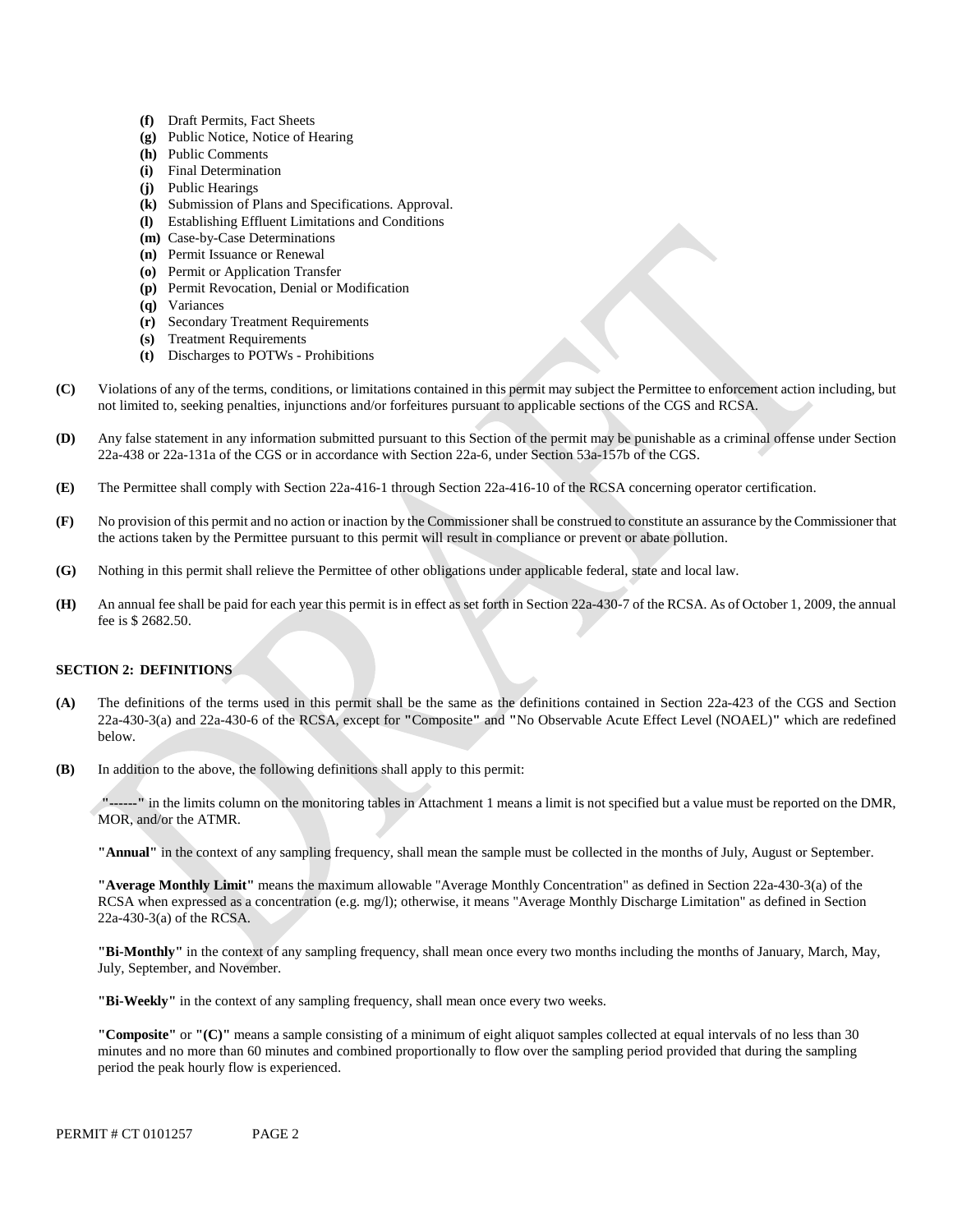**"Critical Test Concentration"** or **"(CTC)"** means the specified effluent dilution at which the Permittee is to conduct a single-concentration Aquatic Toxicity Test.

**"Daily Composite"** or **"(DC)"** means a composite sample taken over a full operating day consisting of grab samples collected at equal intervals of no more than sixty (60) minutes and combined proportionally to flow; or, a composite sample continuously collected over a full operating day proportionally to flow.

**"Daily Concentration"** means the concentration of a substance as measured in a daily composite sample, or, arithmetic average of all grab sample results defining a grab sample average.

**"Daily Quantity"** means the quantity of waste discharged during an operating day.

**"Geometric Mean"** is the **"**n**"**th root of the product of **"**n**"** observations.

**"Infiltration"** means water other than wastewater that enters a sewer system (including sewer system and foundation drains) from the ground through such means as defective pipes, pipe joints, connections, or manholes. Infiltration does not include, and is distinguished from, inflow.

**"Inflow"** means water other than wastewater that enters a sewer system (including sewer service connections) from sources such as, but not limited to, roof leaders, cellar drains, yard drains, area drains, drains from springs and swampy areas, cross connections between storm sewers and sanitary sewers, catch basins, cooling towers, storm waters, surface runoff, street wash waters, or drainage. Inflow does not include, and is distinguished from, infiltration.

**"Instantaneous Limit"** means the highest allowable concentration of a substance as measured by a grab sample, or the highest allowable measurement of a parameter as obtained through instantaneous monitoring.

**"In-stream Waste Concentration"** or **"(IWC)"** means the concentration of a discharge in the receiving water after mixing has occurred in the allocated zone of influence.

"MGD" means million gallons per day.

**"Maximum Daily Limit"** means the maximum allowable "Daily Concentration" (defined above) when expressed as a concentration (e.g. mg/l), otherwise, it means the maximum allowable "Daily Quantity" as defined above, unless it is expressed as a flow quantity. If expressed as a flow quantity it means **"**Maximum Daily Flow**"** as defined in Section 22a-430-3(a) of the RCSA.

**"Monthly Minimum Removal Efficiency"** means the minimum reduction in the pollutant parameter specified when the effluent a verage monthly concentration for that parameter is compared to the influent average monthly concentration.

**"NA"** as a Monitoring Table abbreviation means **"**not applicable**"**.

**"NR"** as a Monitoring Table abbreviation means **"**not required**"**.

**"No Observable Acute Effect Level"** or **"(NOAEL)"** means any concentration equal to or less than the critical test concentration in a single concentration (pass/fail) toxicity test, conducted pursuant to Section 22a-430-3(j)(7)(A)(i) of the RCSA, demonstrating 90% or greater survival of test organisms at the CTC.

**"Quarterly"** in the context of any sampling frequency, shall mean sampling is required in the months of January, April, July, and October.

**"Range During Sampling"** or **"(RDS)"** as a sample type means the maximum and minimum of all values recorded as a result of analyzing each grab sample of; 1) a Composite Sample, or, 2) a Grab Sample Average. For those Permittee with pH meters that provide continuous monitoring and recording, Range During Sampling means the maximum and minimum readings recorded with the continuous monitoring device during the Composite or Grab Sample Average sample collection.

**"Range During Month"** or **"(RDM)"** as a sample type means the lowest and the highest values of all of the monitoring data for the reporting month.

**"Sanitary Sewage"** means wastewaters from residential, commercial and industrial sources introduced by direct connection to the sewerage collection system tributary to the treatment works including non-excessive inflow/infiltration sources.

**"Twice per Month"** in the context of any sampling frequency, mean two samples per calendar month collected no less than 12 days apart.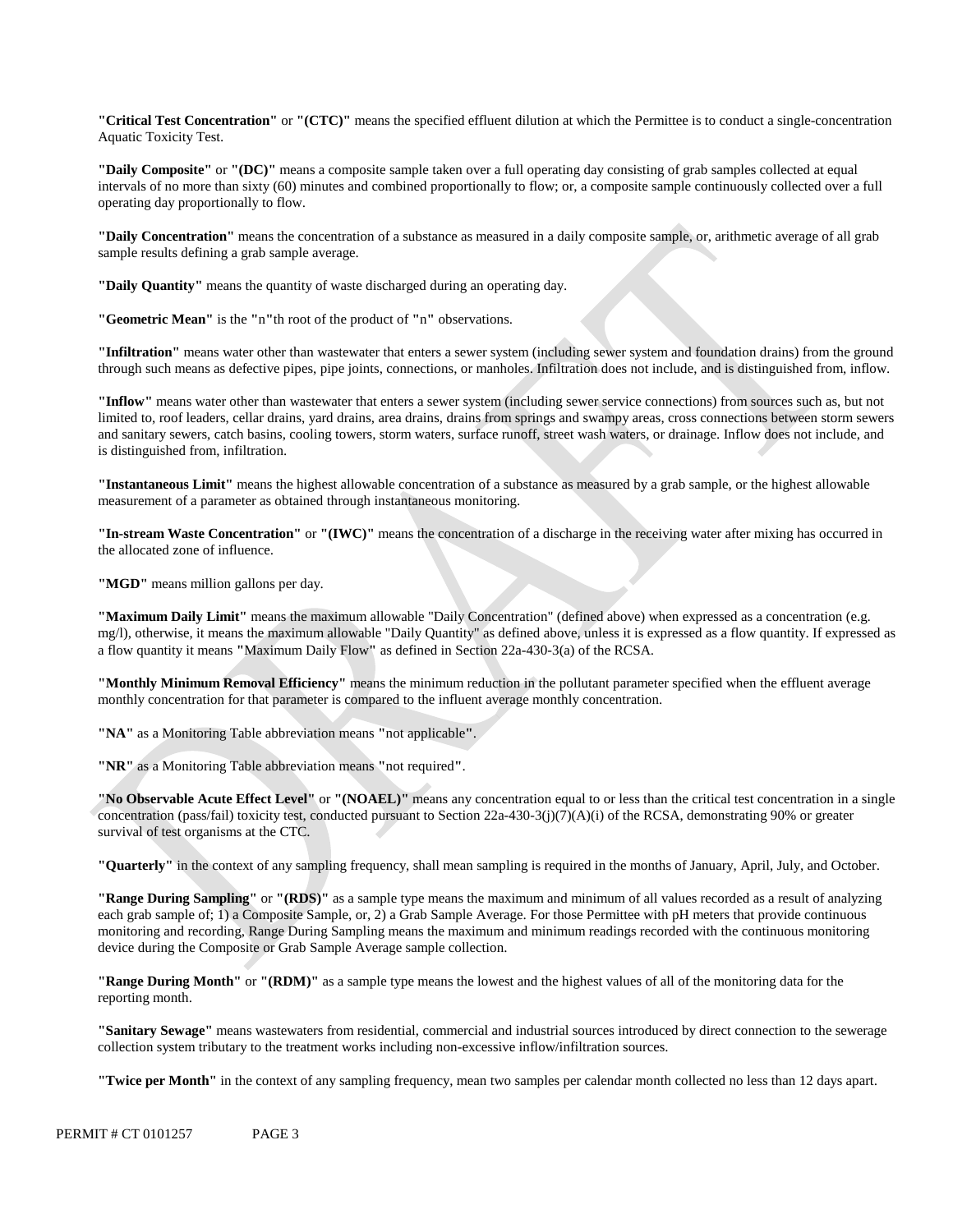**"ug/l"** means micrograms per liter

**"Work Day"** in the context of a sampling frequency means, Monday through Friday excluding holidays.

#### **SECTION 3: COMMISSIONER'S DECISION**

- #201614515 for permit reissuance received on November 10, 2016 and the administrative record established in the processing of that application. **(A)** The Commissioner of Energy and Environmental Protection ("Commissioner") has issued a final decision and continuance of the existing system to treat the discharge will protect the waters of the state from pollution. The Commissioner's decision is based on application
- **(B)** The Commissioner hereby authorizes the Permittee to discharge in accordance with the provisions of this permit, the above referenced application, and all approvals issued by the Commissioner or his authorized agent for the discharges and/or activities authorized by, or associated with, this permit.
- **(C)** The Commissioner reserves the right to make appropriate revisions to the permit, if required after Public Notice, in order to establish any appropriate effluent limitations, schedules of compliance, or other provisions which may be authorized under the Federal Clean Water Act or the CGS or regulations adopted thereunder, as amended. The permit as modified or renewed under this paragraph may also contain any other requirements of the Federal Clean Water Act or CGS or regulations adopted thereunder which are then applicable.

#### **SECTION 4: GENERAL LIMITATIONS AND OTHER CONDITIONS**

- **(A)** The Permittee shall not accept any new sources of non-domestic wastewater conveyed to its POTW through its sanitary sewerage system or by any means other than its sanitary sewage system unless the generator of such wastewater; (a) is authorized by a permit issued by the Commissioner under Section 22a-430 CGS (individual permit), or, (b) is authorized under Section 22a-430b (general permit), or, (c) has been issued an emergency or temporary authorization by the Commissioner under Section 22a-6k. All such non-domestic wastewaters shall be processed by the POTW via receiving facilities at a location and in a manner prescribed by the Permittee which are designed to contain and control any unplanned releases.
- No new discharge of domestic sewage from a single source to the POTW in excess of 50,000 gallons per day shall be allowed by the **(B)** Permittee until the Permittee has notified in writing the Connecticut Department of Energy and Environmental Protection, Bureau of Water Protection and Land Reuse, Water Planning and Management Division, Municipal Wastewater Section, 79 Elm Street, Hartford, CT 06106- 5127 of said new discharge.
- collection system) and replace critical components. **(C)** The Permittee shall maintain a system of user charges based on actual use sufficient to operate and maintain the POTW (including the
- **(D)** The Permittee shall maintain a sewer use ordinance that is consistent with the Model Sewer Ordinance for Connecticut Municipalities prepared by the Department of Energy and Environmental Protection. The Commissioner of Energy and Environmental Protection alone may authorize certain discharges which may not conform to the Model Sewer Ordinance.
- **(E)** No discharge from the permitted facility beyond any zone of influence shall contain or cause in the receiving stream a visible oil sheen, floating solids, visible discoloration, or foaming beyond that which may result from a discharge from a permitted facility and none exceeding levels necessary to maintain all designated uses.
- **(F)** No discharge from the permitted facility shall cause acute or chronic toxicity in the receiving water body beyond any Zone Of Influence (ZOI) specifically allocated to that discharge in this permit.
- **(G)** The Permittee shall maintain an alternate power source adequate to provide full operation of all pump stations in the sewerage collection system and to provide a minimum of primary treatment and disinfection at the water pollution control facility to insure that no discharge of untreated wastewater will occur during a failure of a primary power source.
- **(H)** The average monthly effluent concentration shall not exceed 15% of the average monthly influent concentration for BOD<sub>5</sub> and Total Suspended Solids for all daily composite samples taken in any calendar month.
- **(I)** Any new or increased amount of sanitary sewage discharge to the sewer system is prohibited where it will cause a dry weather overflow or exacerbate an existing dry weather overflow.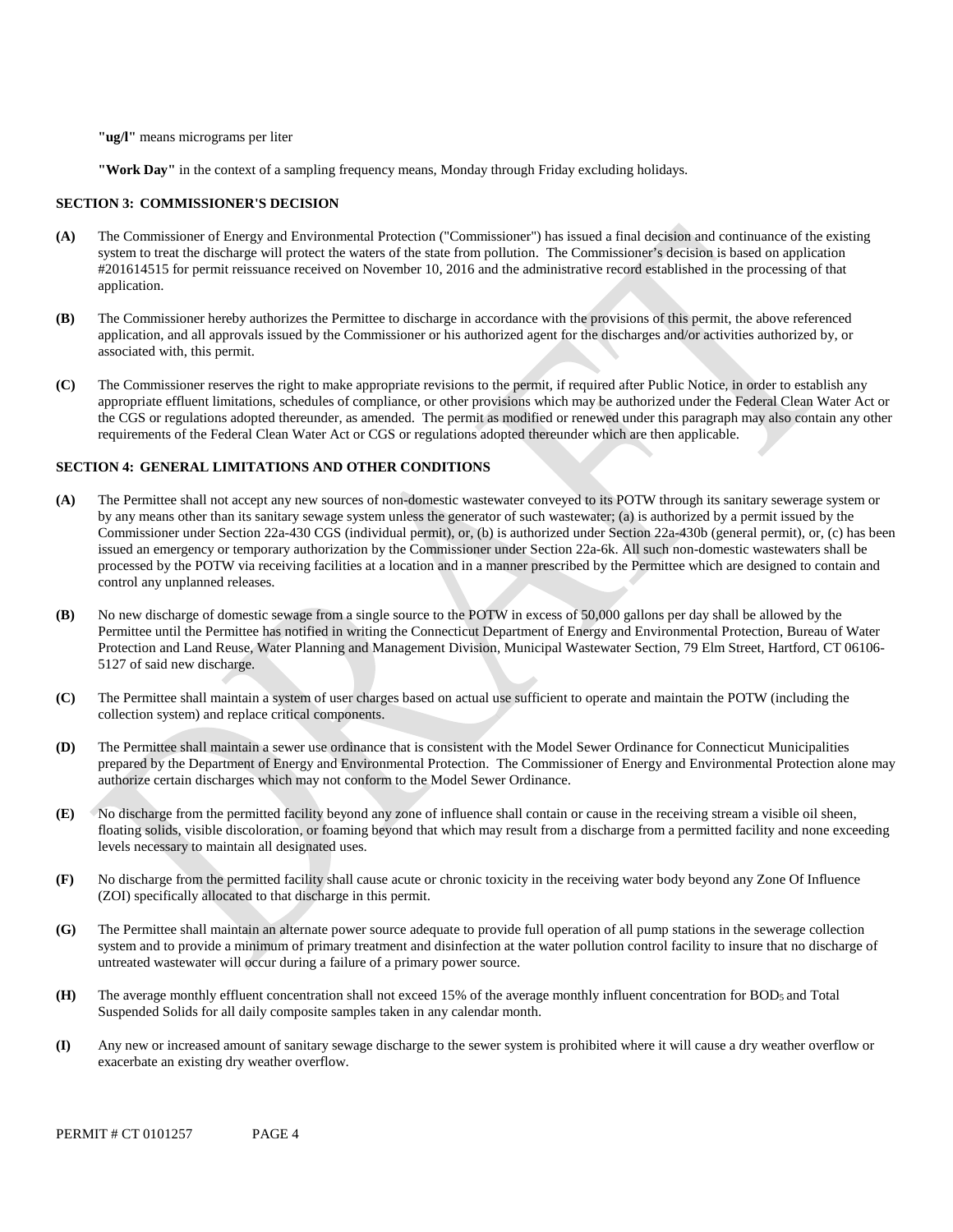#### **(J)** Sludge Conditions

- **(1)** The Permittee shall comply with all existing federal and state laws and regulations that apply to sewage sludge use and disposal practices, including but not limited to 40 CFR Part 503.
- **(2)** If an applicable management practice or numerical limitation for pollutants in sewage sludge more stringent than existing federal and state regulations is promulgated under Section 405(d) of the Clean Water Act (CWA), this permit shall be modified or revoked and reissued to conform to the promulgated regulations.
- **(3)** The Permittee shall give prior notice to the Commissioner of any change(s) planned in the Permittee' sludge use or disposal practice. A change in the Permittee' sludge use or disposal practice may be a cause for modification of the permit.
- **(4)** Testing for inorganic pollutants shall follow "Test Methods for Evaluating Solid Waste, Physical/Chemical Methods", EPA Publication SW-846 as updated and/or revised.
- **(K)** This permit becomes effective on the 1st day of the month following the date of signature of the Commissioner or designee.
- **(L)** When the arithmetic mean of the average daily flow from the POTW for the previous 180 days exceeds 90% of the design flow rate, the Permittee shall develop and submit within one year, for the review and approval of the Commissioner, a plan to accommodate future increases in flow to the plant. This plan shall include a schedule for completing any recommended improvements and a plan for financing the improvements.
- **(M)** When the arithmetic mean of the average daily BOD5 or TSS loading into the POTW for the previous 180 days exceeds 90% of the design load rate, the Permittee shall develop and submit for the review and approval of the Commissioner within one year, a plan to accommodate future increases in load to the plant. This plan shall include a schedule for completing any recommended improvements and a plan for financing the improvements.
- **(N)** On or before July 31st of each calendar year the main flow meter shall be calibrated by an independent contractor in accordance with the manufacturer's specifications. The actual record of the calibration shall be retained onsite and, upon request, the Permittee shall submit to the Commissioner a copy of that record.
- **(O)** The Permittee shall operate and maintain all processes as installed in accordance with the approved plans and specifications and as outlined in the associated operation and maintenance manual. This includes but is not limited to all preliminary treatment processes, primary treatment processes, recycle pumping processes, anaerobic treatment processes, anoxic treatment processes, aerobic treatment processes, flocculation processes, effluent filtration processes or any other processes necessary for the optimal removal of pollutants. The Permittee shall not bypass or fail to operate any of the aforementioned processes without the written approval of the Commissioner.
- **(P)** The Permittee is hereby authorized to accept septage at the treatment facility; or other locations as approved by the Commissioner.
- **(Q)** The temperature of any discharge shall not increase the temperature of the receiving stream above 85ºF, or, in any case, raise the normal temperature of the receiving stream more than 4ºF beyond the permitted zone of influence.

### **SECTION 5: SPECIFIC EFFLUENT LIMITATIONS AND MONITORING REQUIREMENTS**

- **(A)** The discharge(s) shall not exceed and shall otherwise conform to the specific terms and conditions listed in this permit. The discharge is restricted by, and shall be monitored in accordance with Tables A through G incorporated in this permit as Attachment 1.
- **(B)** The Permittee shall monitor the performance of the treatment process in accordance with the Monthly Operating Report (MOR) incorporated in this permit as Attachment 2.

### **SECTION 6: SAMPLE COLLECTION, HANDLING and ANALYTICAL TECHNIQUES**

- **(A)** Chemical Analysis
	- **(1)** Chemical analyses to determine compliance with effluent limits and conditions established in this permit shall be performed using the methods approved pursuant to the Code of Federal Regulations, Part 136 of Title 40 (40 CFR 136) unless an alternative method has been approved in writing pursuant to 40 CFR 136.4 or as provided in Section 22a-430-3-(j)(7) of the RCSA. Chemicals which do not have methods of analysis defined in 40 CFR 136 or the RCSA shall be analyzed in accordance with methods specified in this permit.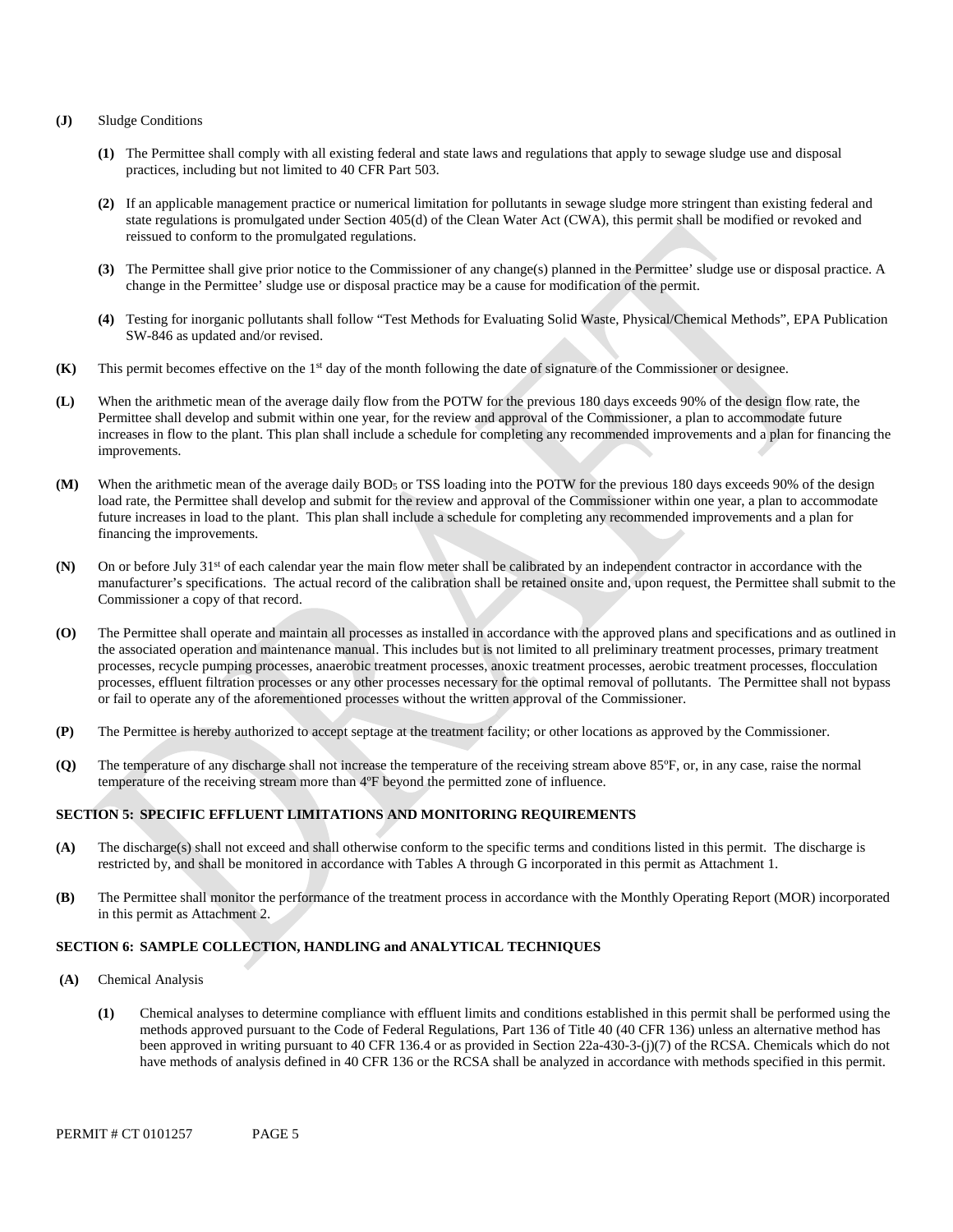- **(2)** All metals analyses identified in this permit shall refer to analyses for Total Recoverable Metal, as defined in 40 CFR 136 unless otherwise specified.
- **(3)** Grab samples shall be taken during the period of the day when the peak hourly flow is normally experienced.
- **(4)** Samples collected for bacteriological examination shall be collected between the hours of 11 a.m. and 3 p.m. or at that time of day when the peak hourly flow is normally experienced. A chlorine residual sample must be taken at the same time and the results recorded.
- chemical analyses for the parameters identified in Attachment 1. Analyses for these parameters must include check standards within **(5)** The Minimum Levels specified below represent the concentrations at which quantification must be achieved and verified during the ten percent of the specified Minimum Level or calibration points equal to or less than the specified Minimum Level.

| Parameter                  | <b>Minimum Level</b>    |
|----------------------------|-------------------------|
| Aluminum                   | $0.050 \,\mathrm{mg}/l$ |
| Antimony, Total            | $0.010 \,\mathrm{mg}/l$ |
| Arsenic, Total             | $0.005$ mg/l            |
| Beryllium, Total           | $0.001$ mg/l            |
| Cadmium, Total             | $0.0005$ mg/l           |
| Chlorine, Total Residual   | $0.050$ mg/l            |
| Chromium, Total            | $0.005 \text{ mg}/1$    |
| Chromium, Total Hexavalent | $0.010$ mg/l            |
| Copper, Total              | $0.005$ mg/l            |
| Cyanide, Total             | $0.010$ mg/l            |
| Iron, Total                | $0.040 \text{ mg/l}$    |
| Lead, Total                | $0.005 \text{ mg/l}$    |
| Mercury, Total             | $0.0002$ mg/l           |
| Nickel, Total              | $0.005$ mg/l            |
| Phosphorus, Total          | $0.10 \text{ mg}/1$     |
| Selenium, Total            | $0.005 \text{ mg/l}$    |
| Silver, Total              | $0.002 \text{ mg/l}$    |
| Thallium, Total            | $0.005$ mg/l            |
| Zinc, Total                | $0.020 \,\mathrm{mg}/l$ |
|                            |                         |

- **(6)** The value of each parameter for which monitoring is required under this permit shall be reported to the maximum level of accuracy and precision possible consistent with the requirements of this Section of the permit.
- **(7)** Effluent analyses for which quantification was verified during the analysis at or below the minimum levels specified in this Section and which indicate that a parameter was not detected shall be reported as "less than x" where 'x' is the numerical value equivalent to the analytical method detection limit for that analysis.
- **(8)** Results of effluent analyses which indicate that a parameter was not present at a concentration greater than or equal to the Minimum Level specified for that analysis shall be considered equivalent to zero (0.0) for purposes of determining compliance with effluent limitations or conditions specified in this permit.
- **(B)** Acute Aquatic Toxicity Test
	- **(1)** Samples for monitoring of Acute Aquatic Toxicity shall be collected and handled as prescribed in "Methods for Measuring the Acute Toxicity of Effluents and Receiving Waters to Freshwater and Marine Organisms" (EPA-821-R-02-012).
		- **(a)** Composite samples shall be chilled as they are collected. Grab samples shall be chilled immediately following collection. Samples shall be held at 0 - 6ºC until Acute Aquatic Toxicity testing is initiated.
		- **(b)** Effluent samples shall not be dechlorinated, filtered, or, modified in any way, prior to testing for Acute Aquatic Toxicity unless specifically approved in writing by the Commissioner for monitoring at this facility. Facilities with effluent dechlorination and/or filtration designed as part of the treatment process are not required to obtain approval from the Commissioner.
		- **(c)** Samples shall be taken after dechlorination for Acute Aquatic Toxicity unless otherwise approved in writing by the Commissioner for monitoring at this facility.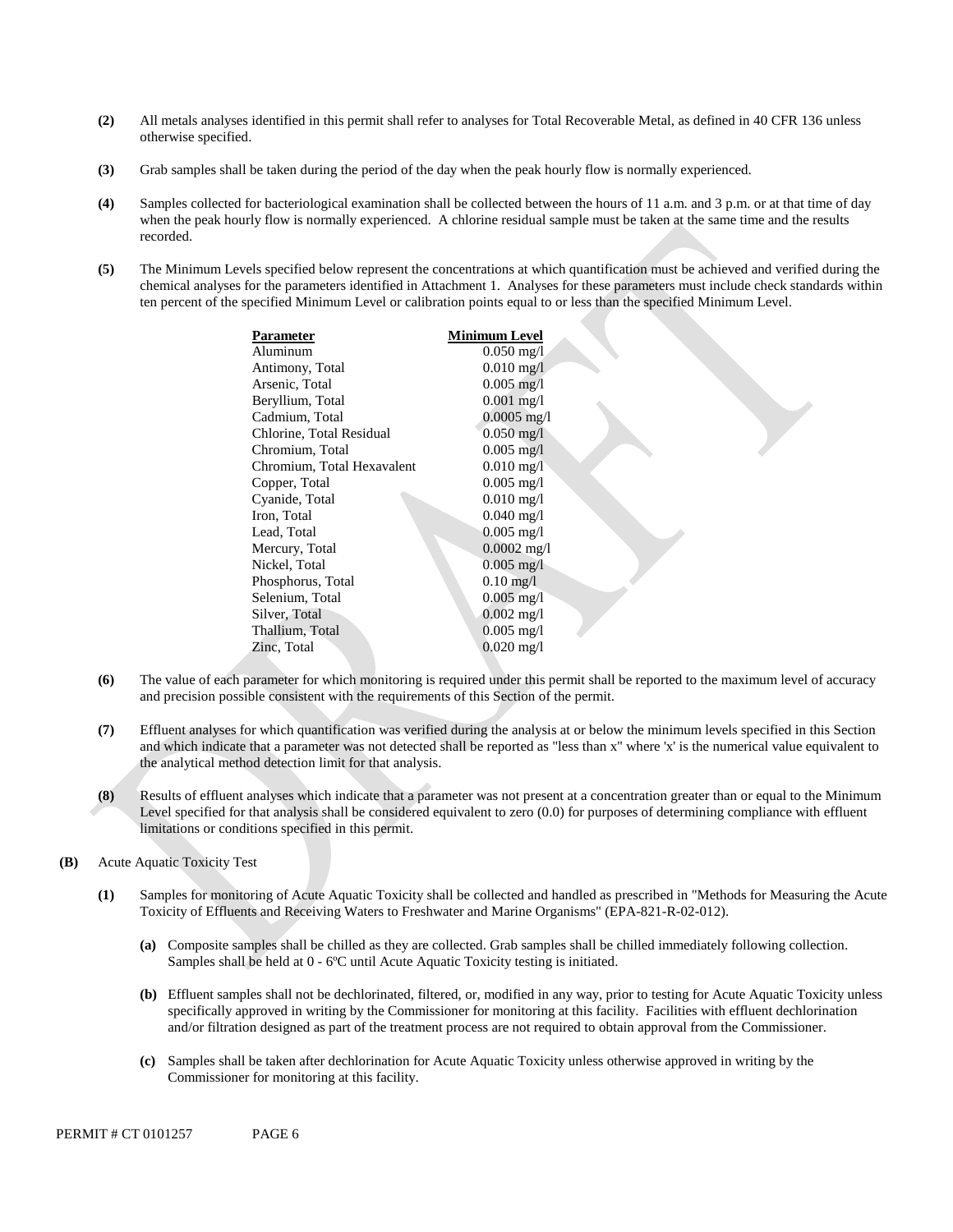- **(d)** Chemical analyses of the parameters identified in Attachment 1, Table C shall be conducted on an aliquot of the same sample tested for Acute Aquatic Toxicity.
	- concentrations at the beginning of the test, daily thereafter, and at test termination. **(i)** At a minimum, pH, specific conductance, total alkalinity, total hardness, and total residual chlorine shall be measured in the effluent sample and, during Acute Aquatic Toxicity tests, in the highest concentration of the test and in the dilution (control) water at the beginning of the test and at test termination. If total residual chlorine is not detected at test initiation, it does not need to be measured at test termination. Dissolved oxygen, pH, and temperature shall be measured in the control and all test
- **(e)** Tests for Acute Aquatic Toxicity shall be initiated within 36 hours of sample collection.
- **(2)** Monitoring for Acute Aquatic Toxicity to determine compliance with the permit condition on Acute Aquatic Toxicity (invertebrate) shall be conducted for 48 hours utilizing neonatal (less than 24 hours old) *Daphnia pulex*.
- **(3)** Monitoring for Acute Aquatic Toxicity to determine compliance with the permit condition on Acute Aquatic Toxicity (vertebrate) shall be conducted for 48 hours utilizing larval (1 to 14-day old with no more than 24 hours range in age) *Pimephales promelas*.
- **(4)** Tests for Acute Aquatic Toxicity shall be conducted as prescribed for static non-renewal acute tests in "Methods for measuring the Acute Aquatic Toxicity of Effluents and Receiving Waters to Freshwater and Marine Organisms" (EPA/821-R-02-012), except as specified below.
	- **(a)** For Acute Aquatic Toxicity limits, and for monitoring only conditions, expressed as a NOAEL value, Pass/Fail (single concentration) tests shall be conducted at a specified Critical Test Concentration (CTC) equal to the Aquatic Toxicity limit,  $(100\%$  in the case of monitoring only conditions), as prescribed in Section 22a-430-3(j)(7)(A)(i) of the RCSA.
	- **(b)** Organisms shall not be fed during the tests.
	- **(c)** Synthetic freshwater prepared with deionized water adjusted to a hardness of 50±5 mg/L as CaCO3 shall be used as dilution water in the tests.
	- **(d)** Copper nitrate shall be used as the reference toxicant.
- **(5)** For monitoring only conditions, toxicity shall be demonstrated when the results of a valid pass/fail Acute Aquatic Toxicity indicates less than 90% survival in the effluent at the CTC (100%).
- **(C)** Chronic Aquatic Toxicity Test for Freshwater Discharges
	- **(1)** Chronic Aquatic Toxicity testing of the discharge shall be conducted annually during July, August, or September of each year.
	- **(2)** 013) as referenced in 40 CFR 136 for *Ceriodaphnia* survival and reproduction and Fathead minnow larval survival and growth. Chronic Aquatic Toxicity testing shall be performed on the discharge in accordance with the test methodology established in "Short-Term Methods for Estimating The Chronic Toxicity of Effluents and Receiving Water to Freshwater Organisms" (EPA-821-R-02-
		- **(a)** Chronic Aquatic Toxicity tests shall utilize a minimum of five effluent dilutions prepared using a dilution factor of 0.5 (100% effluent, 50% effluent, 25% effluent, 12.5% effluent, 6.25% effluent).
		- **(b)** Quinebaug River water collected immediately upstream of the area influenced by the discharge shall be used as control (0% effluent) and dilution water in the toxicity tests.
		- **(c)** A laboratory water control consisting of synthetic freshwater prepared in accordance with EPA-821-R-02-013 at a hardness of  $50±5$  mg/l shall be used as an additional control (0% effluent) in the toxicity tests.
		- for test solution renewal on day 3 and day 4 of the test; and day 4, for test solution renewal for the remainder of the test. Samples shall not be pH or hardness adjusted, or chemically altered in any way.**(d)** Daily composite samples of the discharge (final effluent following disinfection) and grab samples of the Quinebaug River, for use as site water control and dilution water, shall be collected on day 0 for test solution renewal on day 1 and day 2 of the test; day 2,
	- **(3)** All samples of the discharge and Quinebaug River water used in the Chronic Aquatic Toxicity test shall, at a minimum, be analyzed and results reported in accordance with the provisions listed in Section  $6(A)$  of this permit for the parameters listed in Attachment 1,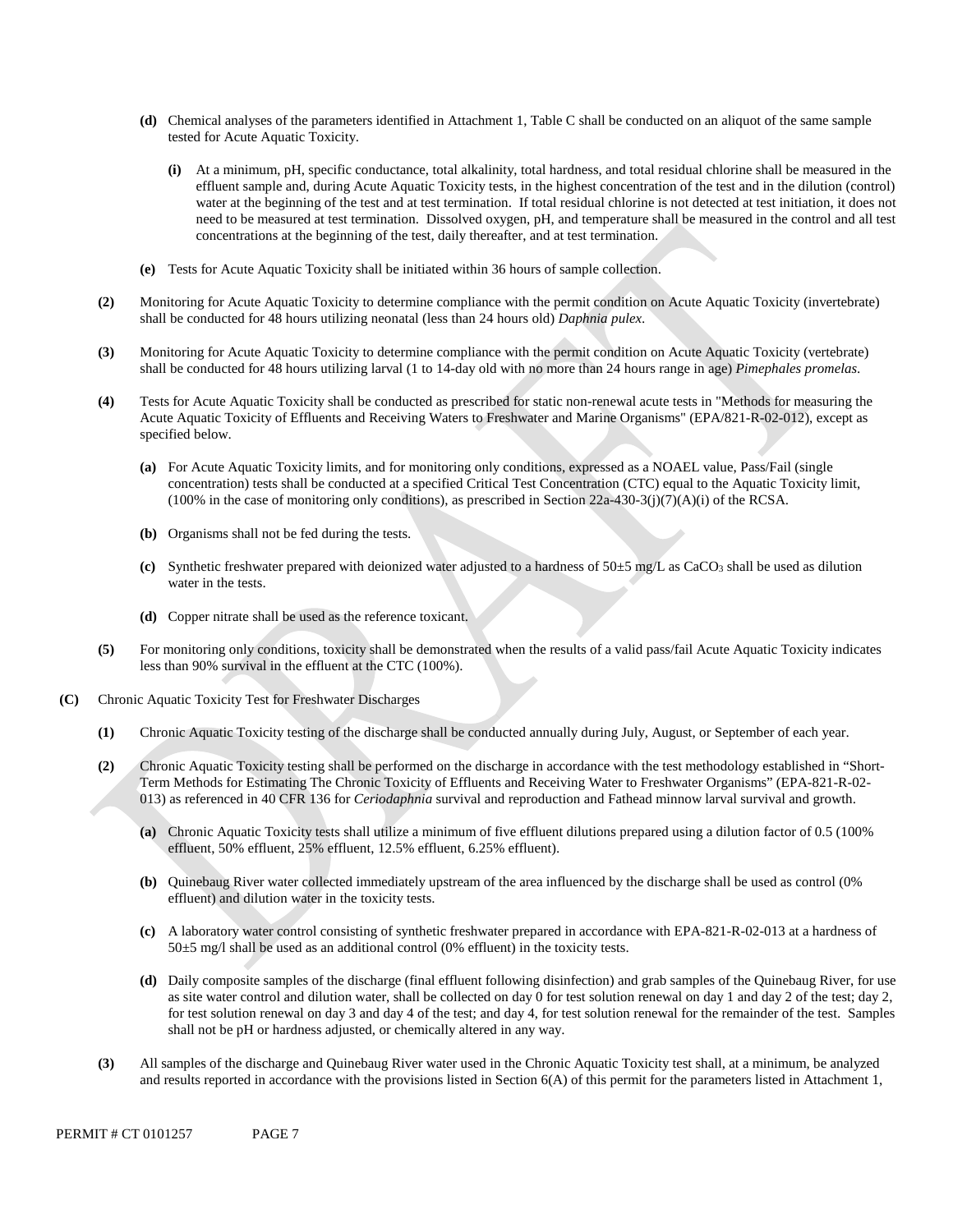Table C included herein, excluding Acute Aquatic Toxicity organism testing.

### **SECTION 7: RECORDING AND REPORTING REQUIREMENTS**

- **(A)** The Permittee and/or the Signatory Authority shall continue to report the results of chemical analyses and any aquatic toxicity test required above in Section 5 and the referenced Attachment 1 by electronic submission of DMRs under this permit to the Department using NetDMR in satisfaction of the DMR submission requirement of this permit. The report shall include a detailed explanation of any violations of the limitations specified. DMRs shall be submitted electronically to the Department no later than the 15th day of the month following the month in which samples are collected.
	- **(1)** For composite samples, from other than automatic samplers, the instantaneous flow and the time of each aliquot sample collection shall be recorded and maintained at the **[**POTW**][**private domestic wastewater treatment works].
- **(B)** Complete and accurate test data, including percent survival of test organisms in each replicate test chamber, LC<sub>50</sub> values and 95% confidence intervals for definitive test protocols, and all supporting chemical/physical measurements performed in association with any aquatic toxicity test, shall be entered on the Aquatic Toxicity Monitoring Report form (ATMR) and sent to the Bureau of Water Protection and Land Reuse at the address specified below by the 15<sup>th</sup> day of the month following the month in which samples are collected:

ATTN: Municipal Wastewater Monitoring Coordinator Connecticut Department of Energy and Environmental Protection Bureau of Water Protection and Land Reuse Water Planning and Management Division 79 Elm Street Hartford, Connecticut 06106-5127

- **(C)** The results of the process monitoring required above in Section 5 shall be entered on the Monthly Operating Report (MOR) form, included herein as Attachment 2, and reported to the Bureau of Water Protection and Land Reuse. The MOR report shall also be accompanied by a detailed explanation of any violations of the limitations specified. The MOR may be included as an attachment to the DMR in NetDMR or must be received at the address specified above in Section 7 (B) of this permit by the 15<sup>th</sup> day of the month following the month in which the data and samples are collected.
- **(D)** A complete and thorough report of the results of the chronic toxicity monitoring outlined in Section 6(C) shall be prepared as outlined in Section 10 of EPA-821-R-02-[013 (for freshwater)] [014 for estuarine and marine waters)] and submitted to the Department for review on or before December 31 of each calendar year to the address specified above in Section 7 (A) of this permit.

#### **SECTION 8: RECORDING AND REPORTING OF VIOLATIONS, ADDITIONAL TESTING REQUIREMENTS, BYPASSES, MECHANICAL FAILURES, AND MONITORING EQUIPMENT FAILURES**

- If any Acute Aquatic Toxicity sample analysis indicates toxicity, or that the test was invalid, an additional sample of the effluent shall be **(A)** collected and tested for Acute Aquatic Toxicity and associated chemical parameters, as described above in Section 5 and Section 6, and the results reported to the Bureau of Water Protection and Land Reuse (Attn: Aquatic Toxicity) via the ATMR form (see Section 7 (B)) within 30 days of the previous test. These test results shall also be reported on the next month's DMR report pursuant to Section 7 (A). The results of all toxicity tests and associated chemical parameters, valid and invalid, shall be reported.
- **(B)** If any two consecutive Acute Aquatic Toxicity test results or any three Acute Aquatic Toxicity test results in a twelve month period indicates toxicity, the Permittee shall immediately take all reasonable steps to eliminate toxicity wherever possible and shall submit a report, to the Bureau of Water Protection and Land Reuse (Attn: Aquatic Toxicity), for the review and written approval of the Commissioner in accordance with Section 22a-430-3(j)(10)(c) of the RCSA describing proposed steps to eliminate the toxic impact of the discharge on the receiving water body. Such a report shall include a proposed time schedule to accomplish toxicity reduction and the Permittee shall comply with any schedule approved by the Commissioner.
- **(C)** Sewage Right-to-Know Electronic Bypass Reporting
	- **(1)** Section 22a-430-3(k) of the RCSA shall apply in all instances of bypass including a bypass of the treatment plant or a component of the sewage collection system planned during required maintenance. The Department of Energy and Environmental Protection, Bureau of Water Protection and Land Reuse, Water Planning and Management Division, Municipal Wastewater, the Department of Public Health, Water Supply Section and Recreation Section, and the local Director of Health shall be notified within 2 hours of the Permittee learning of the event via online reporting in a format approved by the Commissioner. A final incident report shall be submitted to the Department of Energy and Environmental Protection, Bureau of Water Protection and Land Reuse, Water Planning and Management Division, Municipal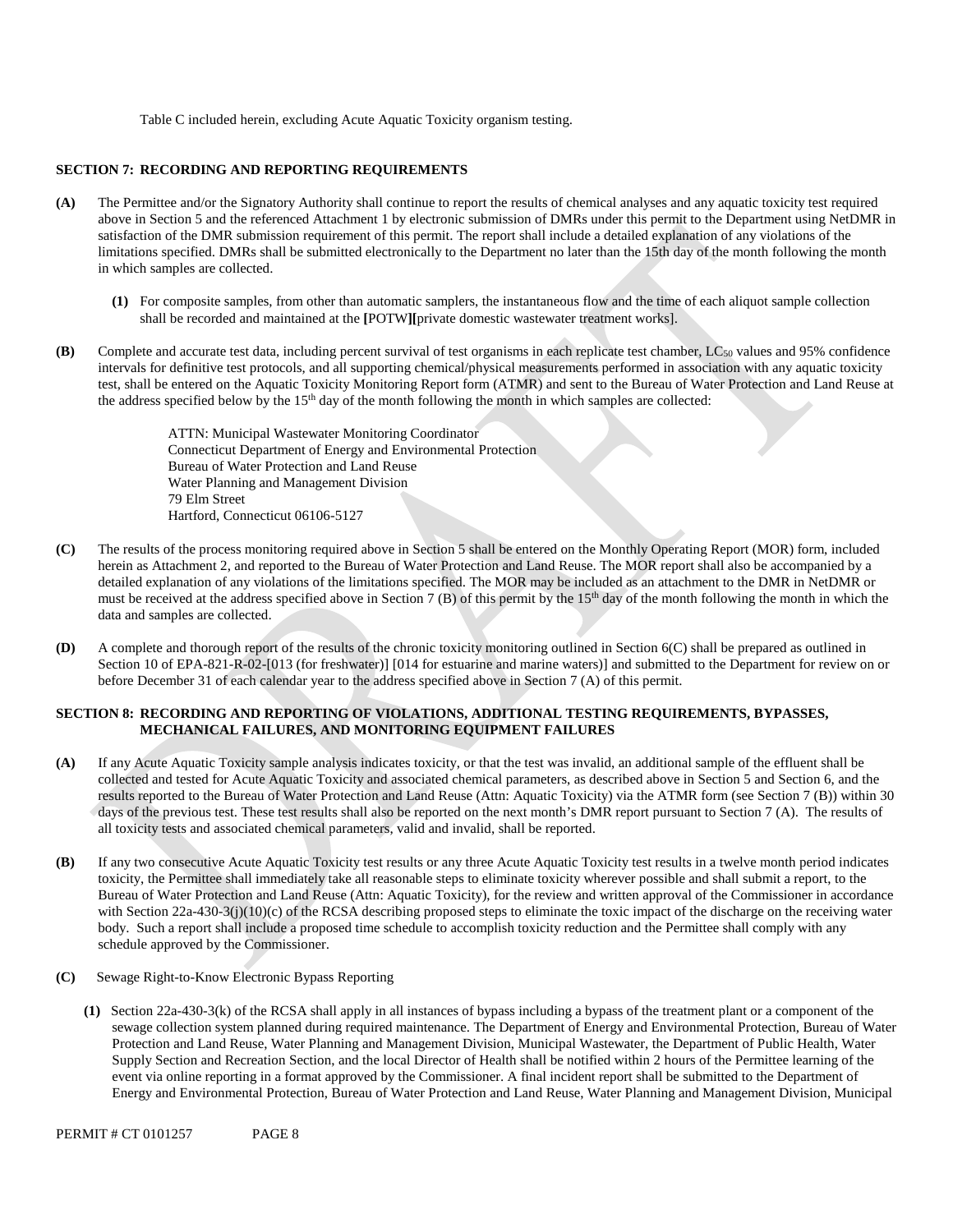Wastewater within five days of the Permittee learning of each occurrence of a discharge or bypass of untreated or partially treated sewage via online reporting in a format approved by the Commissioner.

If the online reporting system is nonfunctional, then the Permittee shall notify DEEP via telephone during normal business hours (8:30 a.m. to 4:30 p.m. Monday through Friday) at (860) 424-3704 or after hours to the DEEP Emergency Response Unit at (860) 424-3338 and the Department of Public Health at (860) 509-8000 with the final incident report being submitted online.

- **(D)** Section 22a-430-3(j) 11 (D) of the RCSA shall apply in the event of any noncompliance with a maximum daily limit and/or any noncompliance that is greater than two times any permit limit. The Permittee shall notify in the same manner as in paragraph C (1) of this Section, the Department of Energy and Environmental Protection, Bureau of Water Protection and Land Reuse, Water Planning and Management Division, Municipal Wastewater Section except, if the online reporting system is nonfunctional and the noncompliance occurs outside normal working hours (8:30 a.m. to 4:30 p.m. Monday through Friday) the Permittee may wait to make the verbal report until 10:30 am of the next business day after learning of the noncompliance.
- **(E)** Section 22a-430-3(j) 8 of the RCSA shall apply in all instances of monitoring equipment failures that prevent meeting the requirements in this permit. In the event of any such failure of the monitoring equipment including, but not limited to, loss of refrigeration for an autosampler or lab refrigerator or loss of flow proportion sampling ability, the Permittee shall notify in the same manner as in paragraph C (1) of this Section, the Department of Energy and Environmental Protection, Bureau of Water Protection and Land Reuse, Water Planning and Management Division, Municipal Wastewater Section except, if the online reporting system is nonfunctional and the failure occurs outside normal working hours (8:30 a.m. to 4:30 p.m. Monday through Friday) the Permittee may wait to make the verbal report until 10:30 am of the next business day after learning of the failure.
- **(F)** In addition to the reporting requirements contained in Section 22a-430-3(i), (j), and (k) of the Regulations of Connecticut State Agencies, the Permittee shall notify in the same manner as in paragraph C (1) of this Section, the Department of Energy and Environmental Protection, Bureau of Water Protection and Land Reuse, Water Planning and Management Division, Municipal Wastewater concerning the failure of any major component of the treatment facilities which the Permittee may have reason to believe would result in an effluent violation. **]**

This permit is hereby issued on

\_\_\_\_\_\_\_\_\_\_\_\_\_\_\_\_\_\_\_\_\_\_\_\_\_\_\_\_ Betsey Wingfield Bureau Chief Bureau of Water Protection and Land Reuse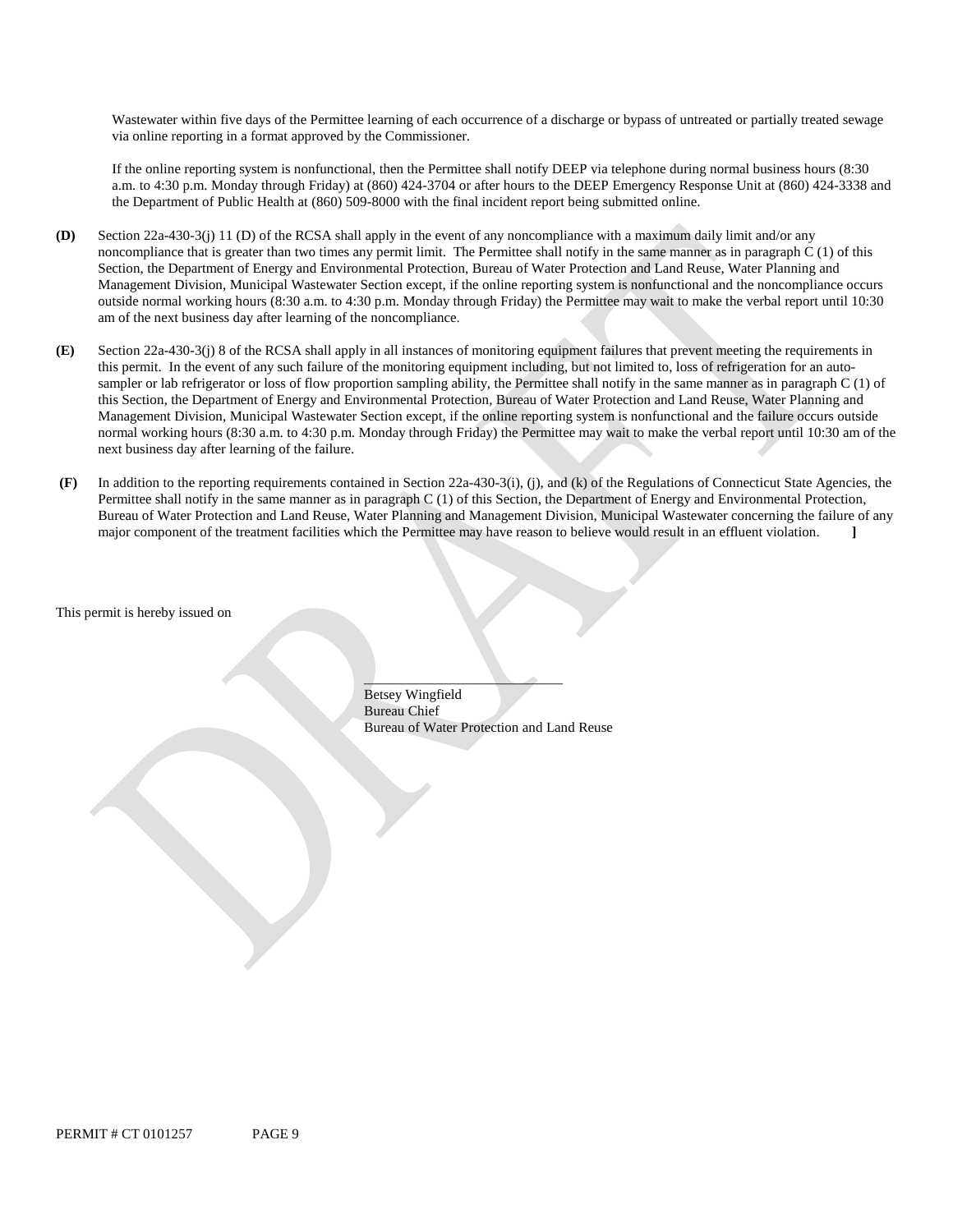# ATTACHMENT 1

Tables A through G

PERMIT # CT 0101257 PAGE 10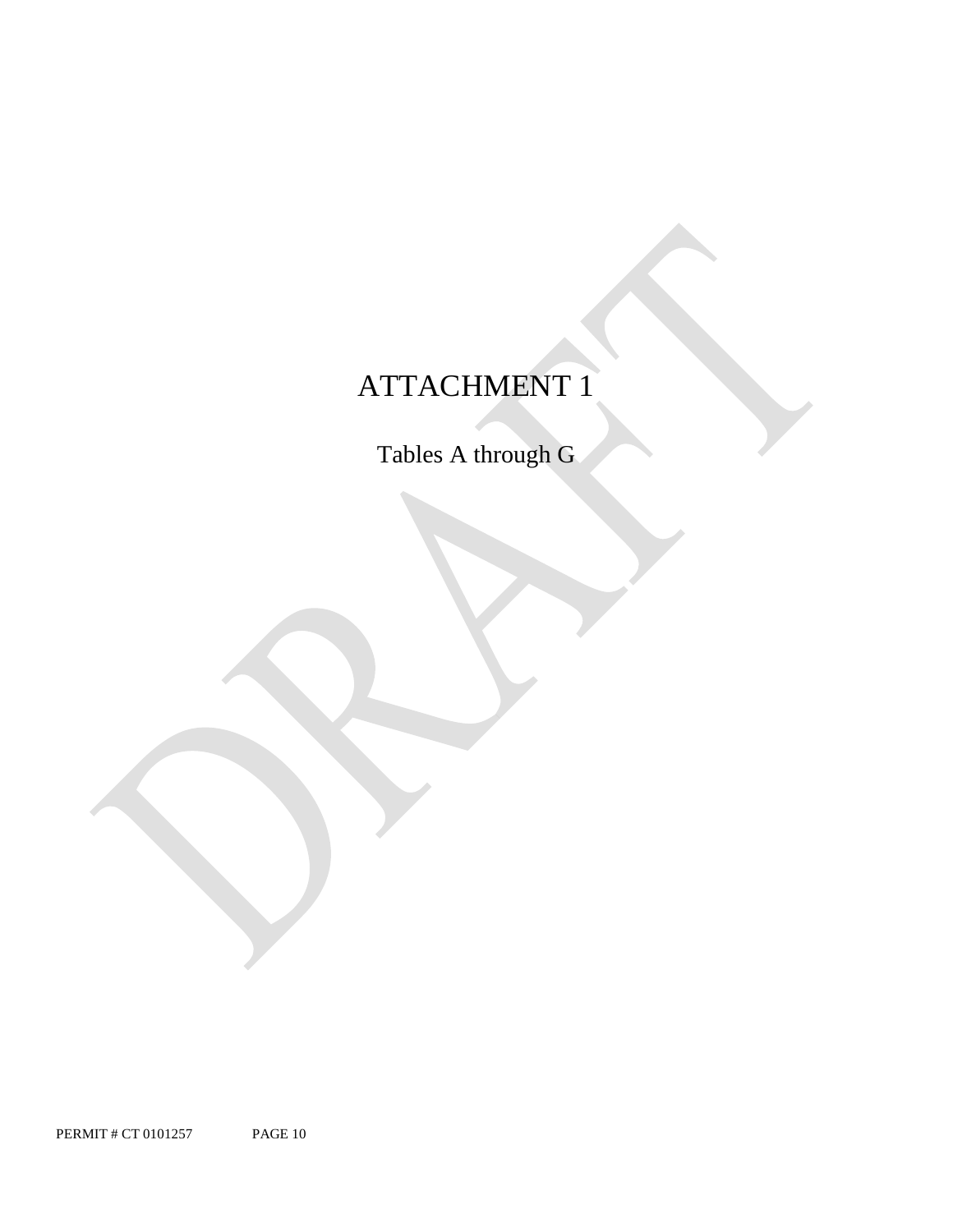

### **TABLE A**

| Discharge Serial Number (DSN): 001-1                                                                              |                           |                                    |                                         |                                   | Monitoring Location: 1                      |                                                                                  |                                           |                              |                              |                                     |
|-------------------------------------------------------------------------------------------------------------------|---------------------------|------------------------------------|-----------------------------------------|-----------------------------------|---------------------------------------------|----------------------------------------------------------------------------------|-------------------------------------------|------------------------------|------------------------------|-------------------------------------|
| <b>Wastewater Description: Sanitary Sewage</b>                                                                    |                           |                                    |                                         |                                   |                                             |                                                                                  |                                           |                              |                              |                                     |
| Monitoring Location Description: Final Effluent                                                                   |                           |                                    |                                         |                                   |                                             |                                                                                  |                                           |                              |                              |                                     |
| Allocated Zone of Influence (ZOI): 63 cfs                                                                         |                           |                                    |                                         |                                   | In-stream Waste Concentration (IWC): 16.4 % |                                                                                  |                                           |                              |                              |                                     |
|                                                                                                                   |                           |                                    |                                         | <b>FLOW/TIME BASED MONITORING</b> |                                             |                                                                                  | <b>INSTANTANEOUS</b><br><b>MONITORING</b> |                              | <b>REPORT</b><br><b>FORM</b> | <b>Minimum</b><br>Level             |
| <b>PARAMETER</b>                                                                                                  | <b>Units</b>              | Average<br><b>Monthly</b><br>Limit | <b>Maximum</b><br><b>Daily</b><br>Limit | <b>Sample</b><br>Freq.            | <b>Sample</b><br>type                       | <b>Instantaneous</b><br><b>Limit</b> or<br><b>Required</b><br>Range <sup>5</sup> | <b>Sample</b><br>Freq.                    | <b>Sample</b><br><b>Type</b> |                              | <b>Analysis</b><br>See<br>Section 6 |
| Alkalinity                                                                                                        | mg/1                      | <b>NA</b>                          | <b>NA</b>                               | <b>NR</b>                         | NA                                          | ------                                                                           | Monthly                                   | Grab                         | <b>MOR</b>                   |                                     |
| Biochemical Oxygen Demand (5 day) <sup>1</sup> , see remark C                                                     | mg/1                      | 30                                 | 50                                      | 3 per week                        | Daily Composite                             | <b>NA</b>                                                                        | <b>NR</b>                                 | <b>NA</b>                    | <b>DMR/MOR</b>               |                                     |
| Chlorine, Total Residual (May 1 <sup>st</sup> through September 30 <sup>th</sup> ),<br>see remark A               | mg/l                      | $0.05^{3}$                         | $0.10^{3}$                              | 4/ Work Day                       | Grab                                        | 0.20                                                                             | 4/ Work Day                               | Grab                         | <b>DMR/MOR</b>               | $\mathcal{H}$                       |
| Escherichia coli (May 1 <sup>st</sup> through September 30 <sup>th</sup> ),<br>see remark B                       | Colonies<br>per100<br>ml  | <b>NA</b>                          | NA                                      | NR                                | NA                                          | 410                                                                              | 3 per week                                | Grab                         | <b>DMR/MOR</b>               |                                     |
| Flow                                                                                                              | <b>MGD</b>                | ------                             | ------                                  | Continuous <sup>2</sup>           | Average Daily<br>Flow                       | <b>NA</b>                                                                        | $\rm NR$                                  | NA                           | <b>DMR/MOR</b>               |                                     |
| Nitrogen, Ammonia (total as N)                                                                                    | mg/1                      | <b>NA</b>                          | ------                                  | Monthly                           | Daily Composite                             | <b>NA</b>                                                                        | <b>NR</b>                                 | <b>NA</b>                    | <b>MOR</b>                   |                                     |
| Phosphorus, Total                                                                                                 | mg/1                      |                                    |                                         |                                   | Daily Composite                             | NA                                                                               | <b>NR</b>                                 | NA                           | <b>DMR/MOR</b>               | ×                                   |
| April 1 <sup>st</sup> through October 31 <sup>st</sup><br>November 1 <sup>st</sup> through March 31 <sup>st</sup> |                           | 1.09<br><b>NA</b>                  | 2.18<br>------<br>[IGH1]<br>[CE2]       | Weekly<br>Monthly                 |                                             |                                                                                  |                                           |                              |                              |                                     |
| Phosphorus, Total April 1st through October 31st                                                                  | lbs/day                   | ------                             | ------                                  | Weekly                            | Daily Composite                             | NA                                                                               | <b>NA</b>                                 | <b>NA</b>                    | <b>MOR</b>                   |                                     |
| Phosphorus, Total (Average Seasonal Load Cap) <sup>4</sup> October                                                | lbs/day                   | 18.23<br>[IGH3] [CE4]              | NA                                      | Weekly                            | Calculated                                  | <b>NA</b>                                                                        | NA                                        | NA                           | <b>DMR/MOR</b>               |                                     |
| Solids, Settleable                                                                                                | m1/1                      | <b>NA</b>                          | NA                                      | <b>NR</b>                         | NA                                          | ------                                                                           | Work Day                                  | Grab                         | <b>MOR</b>                   |                                     |
| Solids, Total Suspended <sup>1</sup> , see remark C                                                               | mg/1                      | 30                                 | 50                                      | 3 per week                        | Daily Composite                             | <b>NA</b>                                                                        | NA                                        | <b>NA</b>                    | <b>DMR/MOR</b>               |                                     |
| Temperature                                                                                                       | $\mathrm{P}_{\mathrm{F}}$ | <b>NA</b>                          | <b>NA</b>                               | <b>NR</b>                         | NA                                          | ------                                                                           | Work Day                                  | Grab                         | <b>MOR</b>                   |                                     |
|                                                                                                                   |                           |                                    |                                         |                                   |                                             |                                                                                  |                                           |                              |                              |                                     |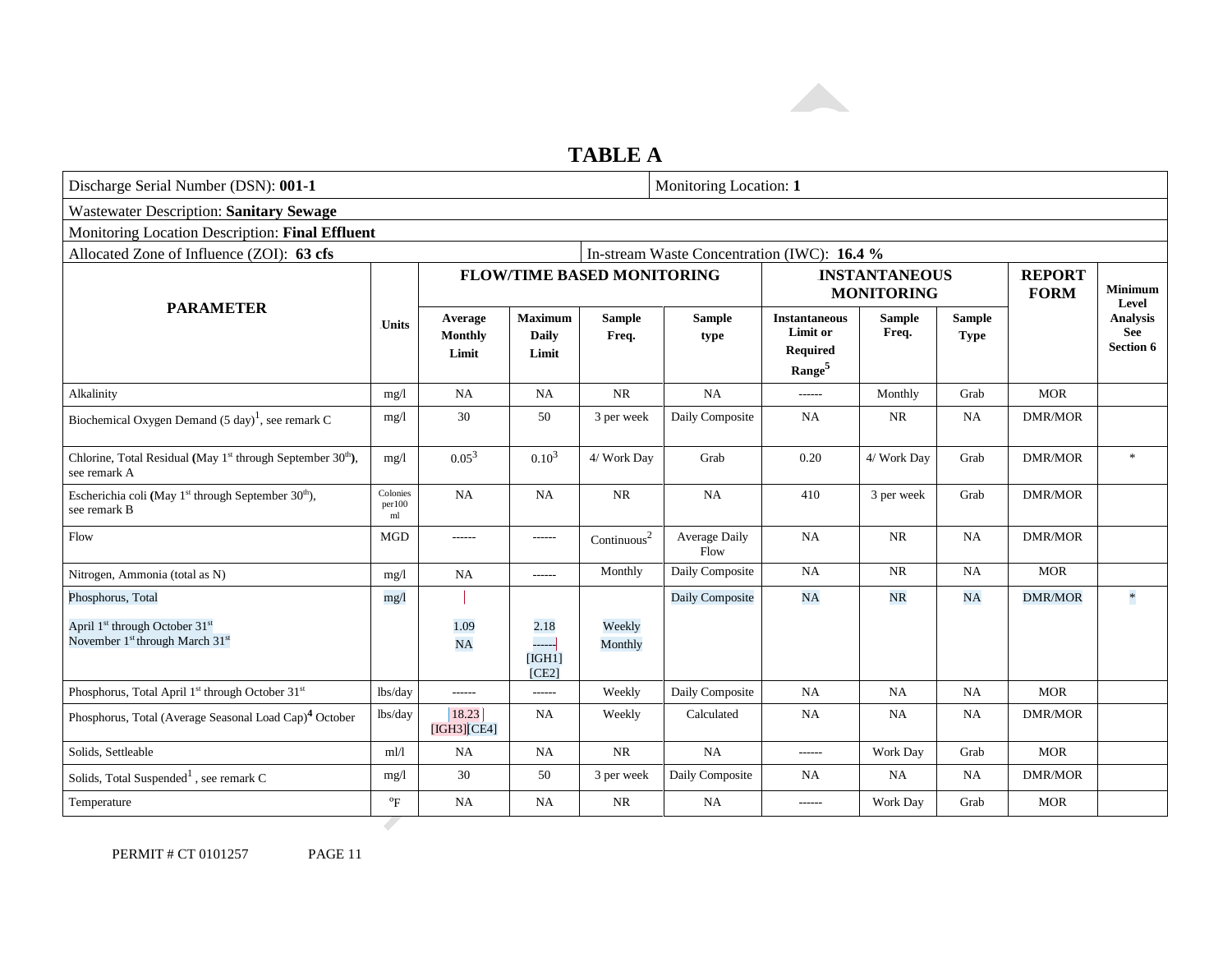| Turbidity       |                                                                                                                                                                                                                                                                                                                                                                                                                                                                                                                                                                                                                                                                                                                        | <b>NTU</b><br><b>NA</b><br><b>NA</b><br>NR<br>Work Day<br><b>MOR</b><br><b>NA</b><br>Grab<br>------ |  |  |  |  |  |  |  |  |  |
|-----------------|------------------------------------------------------------------------------------------------------------------------------------------------------------------------------------------------------------------------------------------------------------------------------------------------------------------------------------------------------------------------------------------------------------------------------------------------------------------------------------------------------------------------------------------------------------------------------------------------------------------------------------------------------------------------------------------------------------------------|-----------------------------------------------------------------------------------------------------|--|--|--|--|--|--|--|--|--|
|                 | <b>TABLE A - CONDITIONS</b><br><b>Footnotes:</b>                                                                                                                                                                                                                                                                                                                                                                                                                                                                                                                                                                                                                                                                       |                                                                                                     |  |  |  |  |  |  |  |  |  |
|                 | <sup>1</sup> The discharge shall not exceed an average monthly 30 mg/l or a maximum daily 50 mg/l.                                                                                                                                                                                                                                                                                                                                                                                                                                                                                                                                                                                                                     |                                                                                                     |  |  |  |  |  |  |  |  |  |
|                 | <sup>2</sup> The Permittee shall record and report on the monthly operating report the minimum, maximum and total flow for each day of discharge and the average daily flow for each sampling month. The Permittee shall<br>report, on the discharge monitoring report, the average daily flow and maximum daily flow for each sampling month.                                                                                                                                                                                                                                                                                                                                                                         |                                                                                                     |  |  |  |  |  |  |  |  |  |
|                 | <sup>3</sup> The Maximum Daily Concentration to be reported shall be determined by mathematically averaging the results of the four grab samples required above. The Average Monthly Concentration shall be determined<br>by mathematically averaging the results of the Maximum Daily Concentrations required above.                                                                                                                                                                                                                                                                                                                                                                                                  |                                                                                                     |  |  |  |  |  |  |  |  |  |
|                 | <sup>4</sup> Compliance with the Average Seasonal Load Cap of 18.23 lbs/day is determined as follows: Calculate the Average Seasonal Load by adding all sample results during each April 1 <sup>st</sup> through October 31 <sup>st</sup> season in<br>pounds per day and dividing by the total number of those samples in that season.                                                                                                                                                                                                                                                                                                                                                                                |                                                                                                     |  |  |  |  |  |  |  |  |  |
|                 | <sup>5</sup> The instantaneous limits in this column are maximum limits.                                                                                                                                                                                                                                                                                                                                                                                                                                                                                                                                                                                                                                               |                                                                                                     |  |  |  |  |  |  |  |  |  |
| <b>Remarks:</b> |                                                                                                                                                                                                                                                                                                                                                                                                                                                                                                                                                                                                                                                                                                                        |                                                                                                     |  |  |  |  |  |  |  |  |  |
|                 | (A) The use of chlorine for disinfection and sodium bisulfite for dechlorination shall be discontinued from October 1 <sup>st</sup> through April 30 <sup>th</sup> except that chlorination and dechlorination equipment may be started and<br>tested no earlier than April 15 <sup>th</sup> , and any residual chlorine gas or liquid and sodium bisulfite may be used up until, but no later than, October 15 <sup>th</sup> . During these times in April and October the total residual chlorine<br>of the effluent shall not be greater than 0.2 mg/l, as an instantaneous limit, and 0.1 mg/l, as a maximum daily limit. The analytical results shall be reported on the MOR for the months of April and October. |                                                                                                     |  |  |  |  |  |  |  |  |  |
|                 | (B) The geometric mean of the Escherichia coli bacteria values for the effluent samples collected in a period of a calendar month during the period from May 1 <sup>st</sup> through September 30 <sup>th</sup> shall not exceed 126 per 100<br>milliliters.[IGH5]CE6]                                                                                                                                                                                                                                                                                                                                                                                                                                                 |                                                                                                     |  |  |  |  |  |  |  |  |  |
|                 | (C) The Average Weekly discharge Limitation for BOD <sub>5</sub> and Total Suspended Solids shall be 1.5 times the Average Monthly Limit listed above.                                                                                                                                                                                                                                                                                                                                                                                                                                                                                                                                                                 |                                                                                                     |  |  |  |  |  |  |  |  |  |

| PERMIT # CT 0101257 | PAGE 12 |
|---------------------|---------|
|---------------------|---------|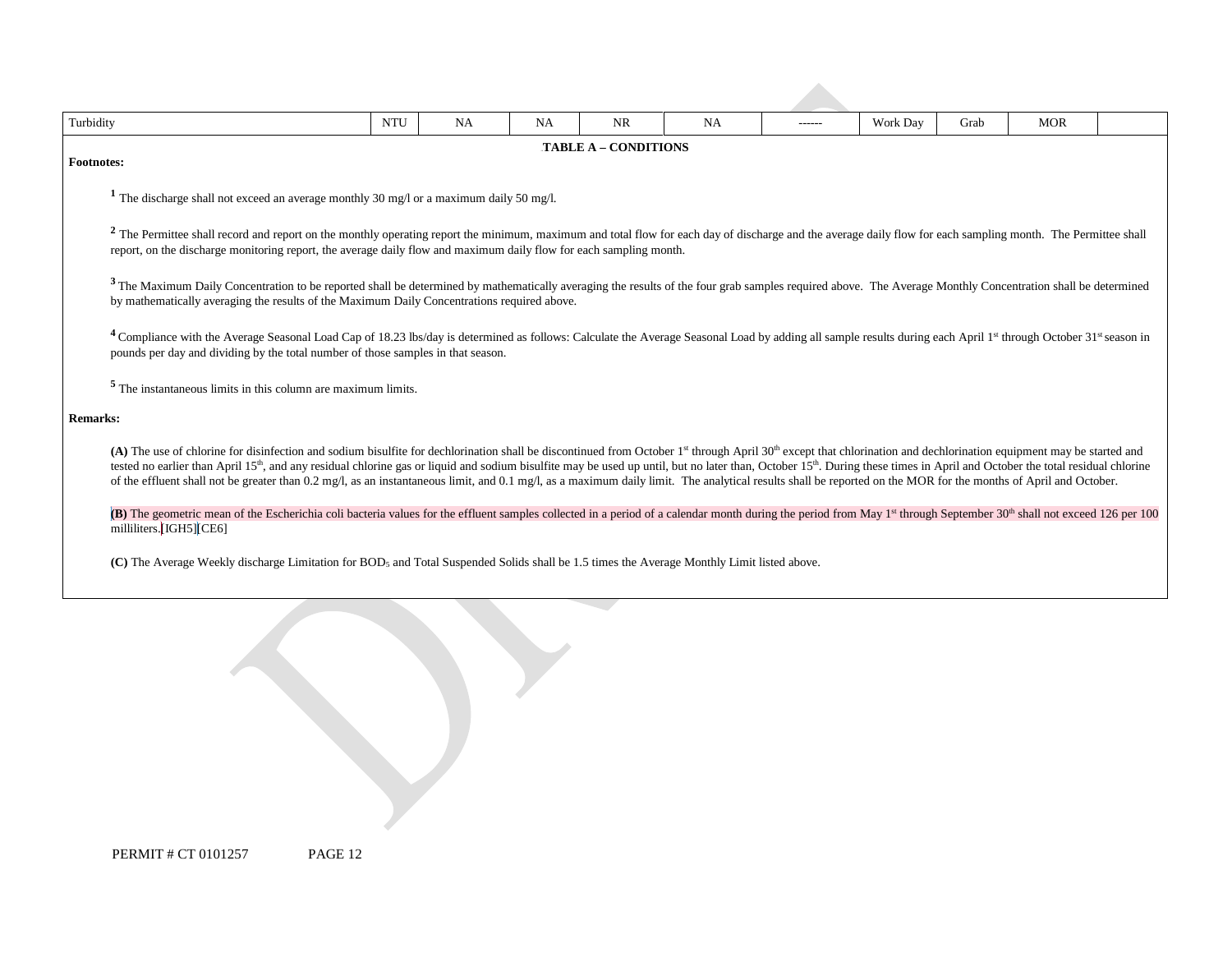### **TABLE B**

| Discharge Serial Number (DSN): 001-1                                                                                                                                                                                                                                                                                                                                                                                    |                    |  |                                             | Monitoring Location: K                      |                         |                              |
|-------------------------------------------------------------------------------------------------------------------------------------------------------------------------------------------------------------------------------------------------------------------------------------------------------------------------------------------------------------------------------------------------------------------------|--------------------|--|---------------------------------------------|---------------------------------------------|-------------------------|------------------------------|
| Wastewater Description: Sanitary Sewage                                                                                                                                                                                                                                                                                                                                                                                 |                    |  |                                             |                                             |                         |                              |
| Monitoring Location Description: Final Effluent                                                                                                                                                                                                                                                                                                                                                                         |                    |  |                                             |                                             |                         |                              |
| Allocated Zone of Influence (ZOI): 63 cfs                                                                                                                                                                                                                                                                                                                                                                               |                    |  |                                             | In-stream Waste Concentration (IWC): 16.4 % |                         |                              |
|                                                                                                                                                                                                                                                                                                                                                                                                                         |                    |  |                                             | <b>FLOW/TIME BASED MONITORING</b>           |                         | <b>REPORT</b><br><b>FORM</b> |
| <b>PARAMETER</b>                                                                                                                                                                                                                                                                                                                                                                                                        | <b>Units</b>       |  | Average<br><b>Monthly</b><br><b>Minimum</b> | <b>Sample</b><br>Freq.                      | <b>Sample</b><br>type   |                              |
| Biochemical Oxygen Demand (5 day) Percent Removal <sup>1</sup>                                                                                                                                                                                                                                                                                                                                                          | $%$ of<br>Influent |  | 85                                          | 3 per week                                  | Calculated <sup>2</sup> | <b>DMR</b>                   |
| Solids, Total Suspended Percent Removal <sup>1</sup>                                                                                                                                                                                                                                                                                                                                                                    | $%$ of<br>Influent |  | 85                                          | 3 per week                                  | Calculated <sup>2</sup> | <b>DMR</b>                   |
| <b>TABLE B - CONDITIONS</b><br><b>Footnotes:</b><br><sup>1</sup> The discharge shall be less than or equal to 15% of the average monthly influent BOD <sub>5</sub> and total suspended solids (Table E, Monitoring Location<br>$\mathbf{G}$ ).<br>Inf.BOD or TSS-Effluent BOD or TSS X 100<br><sup>2</sup> Calculated based on the average monthly results described in Table A. Removal efficiency =<br>Inf.BOD or TSS |                    |  |                                             |                                             |                         |                              |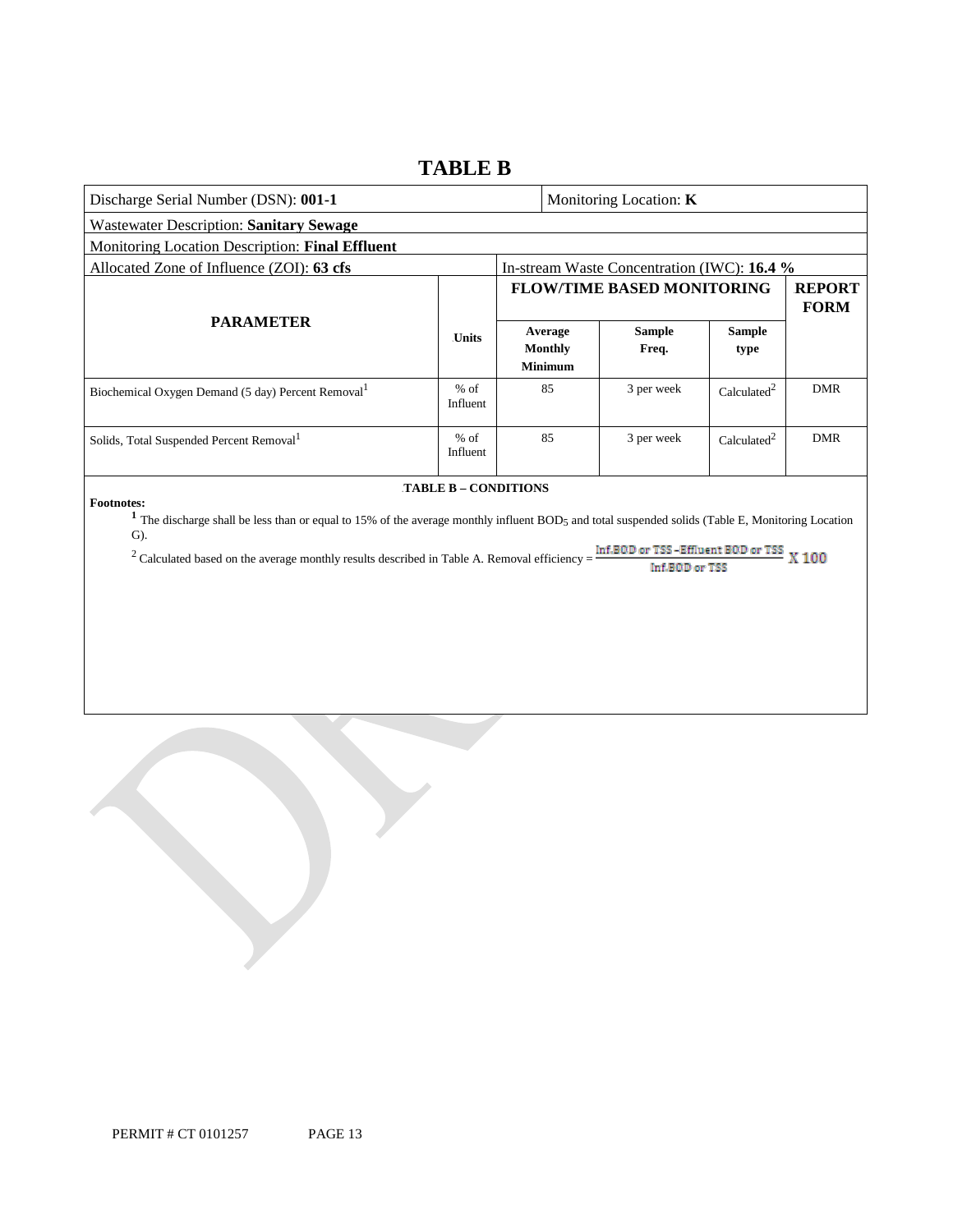| Discharge Serial Number (DSN): 001-1                                  |                  | Monitoring Location: T                  |                              |                                             |                          |                                                          |
|-----------------------------------------------------------------------|------------------|-----------------------------------------|------------------------------|---------------------------------------------|--------------------------|----------------------------------------------------------|
| Wastewater Description: Sanitary Sewage                               |                  |                                         |                              |                                             |                          |                                                          |
| Monitoring Location Description: Final Effluent prior to chlorination |                  |                                         |                              |                                             |                          |                                                          |
| Allocated Zone of Influence (ZOI): 63 cfs                             |                  |                                         |                              | In-stream Waste Concentration (IWC): 16.4 % |                          |                                                          |
| <b>PARAMETER</b>                                                      | <b>Units</b>     | <b>Maximum</b><br><b>Daily</b><br>Limit | <b>Sampling</b><br>Frequency | <b>Sample</b><br><b>Type</b>                | <b>Reporting</b><br>form | <b>Minimum</b><br><b>Level Analysis</b><br>See Section 6 |
| Aluminum, Total                                                       | mg/1             | ------                                  | Quarterly                    | Daily Composite                             | <b>ATMR/DMR</b>          | $\mathbf{x}$                                             |
| Antimony, Total                                                       | mg/1             | ------                                  | Quarterly                    | Daily Composite                             | <b>ATMR/DMR</b>          | $\ast$                                                   |
| NOAEL Static 48Hr Acute D. Pulex <sup>1</sup>                         | $\%$<br>survival | ------                                  | Quarterly                    | Daily Composite                             | <b>ATMR/DMR</b>          |                                                          |
| NOAEL Static 48Hr Acute Pimephales <sup>1</sup>                       | $\%$<br>survival |                                         | Quarterly                    | Daily Composite                             | <b>ATMR/DMR</b>          |                                                          |
| Arsenic, Total                                                        | mg/1             | ------                                  | Quarterly                    | Daily Composite                             | <b>ATMR/DMR</b>          | $\ast$                                                   |
| Beryllium, Total                                                      | mg/1             |                                         | Quarterly                    | Daily Composite                             | <b>ATMR/DMR</b>          | $\ast$                                                   |
| BOD <sub>5</sub>                                                      | mg/1             | ------                                  | Quarterly                    | Daily Composite                             | <b>ATMR/DMR</b>          |                                                          |
| Cadmium, Total                                                        | mg/1             |                                         | Quarterly                    | Daily Composite                             | <b>ATMR/DMR</b>          | $\frac{1}{2}$                                            |
| Chromium, Hexavalent                                                  | mg/1             | ------                                  | Quarterly                    | Daily Composite                             | <b>ATMR/DMR</b>          | $\ast$                                                   |
| Chromium, Total                                                       | mg/1             | ------                                  | Quarterly                    | Daily Composite                             | <b>ATMR/DMR</b>          | $\frac{1}{2}$                                            |
| Chlorine, Total Residual                                              | mg/1             | ------                                  | Quarterly                    | Daily Composite                             | <b>ATMR/DMR</b>          | $\ast$                                                   |
| Copper, Total                                                         | mg/1             | ------                                  | Quarterly                    | Daily Composite                             | <b>ATMR/DMR</b>          | $\ast$                                                   |
| Cyanide, Amenable                                                     | mg/1             | ------                                  | Quarterly                    | Daily Composite                             | <b>ATMR/DMR</b>          |                                                          |
| Cyanide, Total                                                        | mg/1             | ------                                  | Quarterly                    | Daily Composite                             | <b>ATMR/DMR</b>          | $\frac{1}{2}$                                            |
| Iron, Total                                                           | mg/1             | ------                                  | Quarterly                    | Daily Composite                             | <b>ATMR/DMR</b>          | $\ast$                                                   |
| Lead, Total                                                           | mg/1             | ------                                  | Quarterly                    | Daily Composite                             | <b>ATMR/DMR</b>          | $\frac{1}{2}$                                            |
| Mercury, Total                                                        | mg/1             | ------                                  | Quarterly                    | Daily Composite                             | <b>ATMR/DMR</b>          | $\ast$                                                   |
| Nickel, Total                                                         | mg/1             | ------                                  | Quarterly                    | Daily Composite                             | <b>ATMR/DMR</b>          | $\ast$                                                   |
| Nitrogen, Ammonia (total as N)                                        | mg/1             | ------                                  | Quarterly                    | Daily Composite                             | <b>ATMR/DMR</b>          |                                                          |
| Nitrogen, Nitrate, (total as N)                                       | mg/1             | ------                                  | Quarterly                    | Daily Composite                             | <b>ATMR/DMR</b>          |                                                          |
| Nitrogen, Nitrite, (total as N)                                       | mg/1             | ------                                  | Quarterly                    | Daily Composite                             | <b>ATMR/DMR</b>          |                                                          |
| Phosphorus, Total                                                     | mg/1             | ------                                  | Quarterly                    | Daily Composite                             | <b>ATMR/DMR</b>          | $\ast$                                                   |
| Phenols, Total                                                        | mg/1             | ------                                  | Quarterly                    | Daily Composite                             | <b>ATMR/DMR</b>          |                                                          |
| Selenium, Total                                                       | mg/1             |                                         | Quarterly                    | Daily Composite                             | <b>ATMR/DMR</b>          | $\frac{1}{2}$                                            |
| Silver, Total                                                         | mg/1             | ------                                  | Quarterly                    | Daily Composite                             | <b>ATMR/DMR</b>          | $\ast$                                                   |
| Suspended Solids, Total                                               | mg/1             |                                         | Quarterly                    | Daily Composite                             | <b>ATMR/DMR</b>          |                                                          |
| Thallium, Total                                                       | mg/1             | ------                                  | Quarterly                    | Daily Composite                             | <b>ATMR/DMR</b>          | $\ast$                                                   |
| Zinc, Total                                                           | mg/1             |                                         | Quarterly                    | Daily Composite                             | <b>ATMR/DMR</b>          | $\ast$                                                   |

### **TABLE C**

**TABLE C - CONDITIONS** 

Remarks: <sup>1</sup>The results of the Toxicity Tests are recorded in % survival. The Permittee shall report % survival on the DMR based on criteria in Section 6(B) of this permit.

ATMR – Aquatic Toxicity Monitoring Report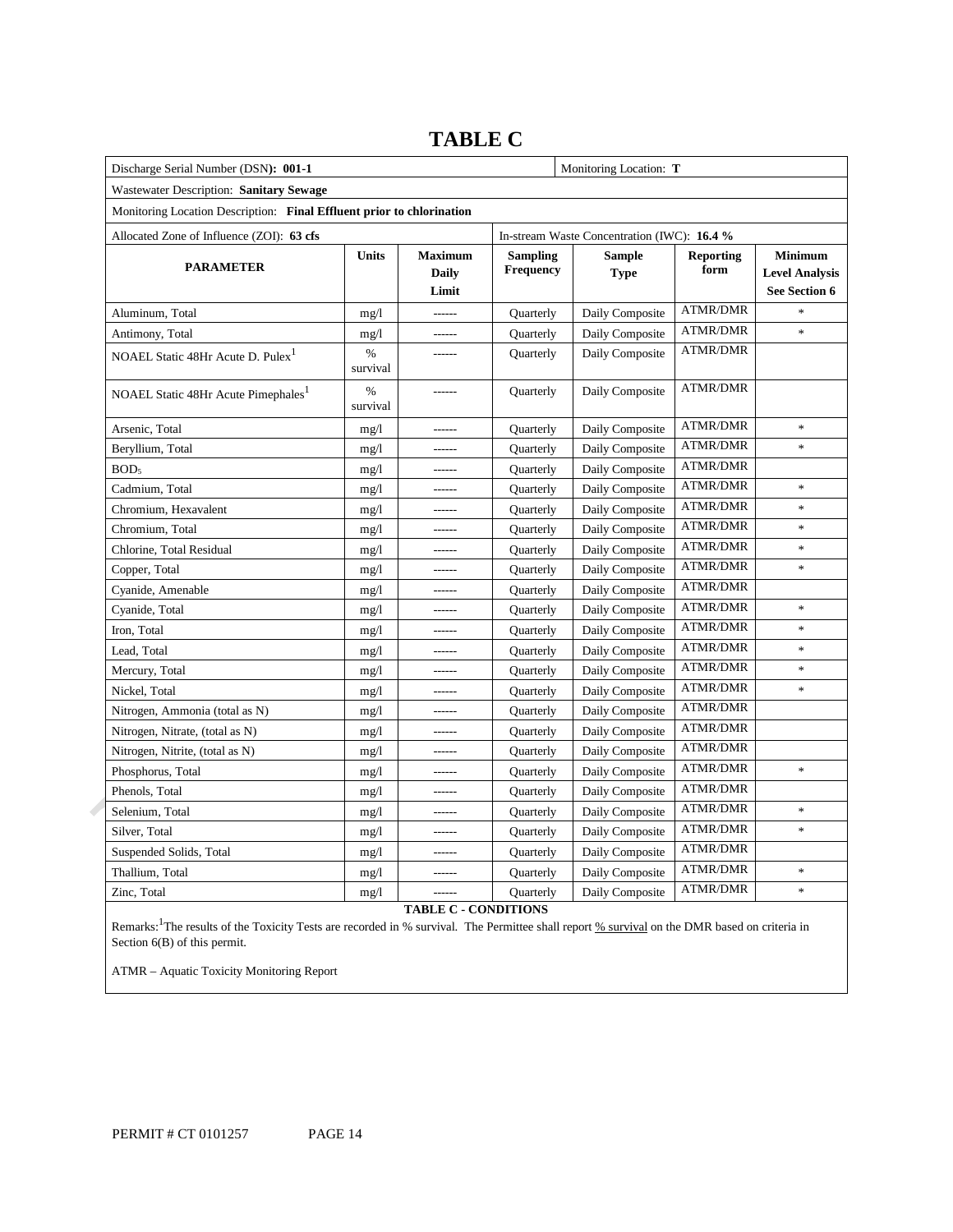### 14B**TABLE D**

| Discharge Serial Number: 001-1<br>Monitoring Location: N |                             |  |                  |                                 |                  |  |  |
|----------------------------------------------------------|-----------------------------|--|------------------|---------------------------------|------------------|--|--|
| Wastewater Description: Activated Sludge                 |                             |  |                  |                                 |                  |  |  |
| Monitoring Location Description: Each Aeration Unit      |                             |  |                  |                                 |                  |  |  |
| <b>REPORTING FORMAT</b>                                  |                             |  |                  | <b>INSTANTANEOUS MONITORING</b> | <b>REPORTING</b> |  |  |
| <b>PARAMETER</b>                                         |                             |  | Sample Frequency | Sample Type                     | <b>FORM</b>      |  |  |
| Oxygen, Dissolved                                        | High & low for each WorkDay |  | 4/WorkDay        | Grab                            | <b>MOR</b>       |  |  |
| Sludge Volume Index                                      | WorkDav                     |  | WorkDay          | Grab                            | <b>MOR</b>       |  |  |
| Mixed Liquor Suspended Solids                            | WorkDay                     |  | WorkDay          | Grab                            | <b>MOR</b>       |  |  |

### 15B**TABLE E**

| Discharge Serial Number: 001-1            |                                      | Monitoring Location: G |                                   |                                             |                                           |                              |                                 |
|-------------------------------------------|--------------------------------------|------------------------|-----------------------------------|---------------------------------------------|-------------------------------------------|------------------------------|---------------------------------|
| Wastewater Description: Sanitary Sewage   |                                      |                        |                                   |                                             |                                           |                              |                                 |
| Monitoring Location Description: Influent |                                      |                        |                                   |                                             |                                           |                              |                                 |
| <b>PARAMETER</b>                          | <b>DMR REPORTING</b><br><b>Units</b> |                        |                                   | <b>FLOW/TIME BASED</b><br><b>MONITORING</b> | <b>INSTANTANEOUS</b><br><b>MONITORING</b> |                              | <b>REPORTING</b><br><b>FORM</b> |
|                                           |                                      |                        | <b>Sample</b><br><b>Frequency</b> | Sample<br><b>Type</b>                       | <b>Sample</b><br><b>Frequency</b>         | <b>Sample</b><br><b>Type</b> |                                 |
| Biochemical Oxygen Demand (5 day)         | mg/1                                 | Monthly average        | 3 per week                        | Daily Composite                             | <b>NA</b>                                 | <b>NA</b>                    | DMR/MOR                         |
| Nitrogen, Ammonia (total as N)            | mg/1                                 |                        | Monthly                           | Daily Composite                             | NA.                                       | <b>NA</b>                    | <b>MOR</b>                      |
| Nitrogen, Nitrate (total as N)            | mg/1                                 |                        | Monthly                           | Daily Composite                             | NA                                        | <b>NA</b>                    | <b>MOR</b>                      |
| Nitrogen, Nitrite (total as N)            | mg/1                                 |                        | Monthly                           | Daily Composite                             | NA                                        | <b>NA</b>                    | <b>MOR</b>                      |
| Nitrogen, Total Kjeldahl                  | mg/l                                 |                        | Monthly                           | Daily Composite                             | NA                                        | <b>NA</b>                    | <b>MOR</b>                      |
| Nitrogen, Total                           | mg/1                                 |                        | Monthly                           | Daily Composite                             | NA.                                       | <b>NA</b>                    | <b>MOR</b>                      |
| Phosphate, Ortho                          | mg/1                                 |                        | Monthly                           | Daily Composite                             | NA                                        | <b>NA</b>                    | <b>MOR</b>                      |
| Phosphorus, Total                         | mg/1                                 |                        | Monthly                           | Daily Composite                             | NA                                        | <b>NA</b>                    | <b>MOR</b>                      |
| pH                                        | S.U.                                 |                        | <b>NA</b>                         | <b>NA</b>                                   | Work Day                                  | Grab                         | <b>MOR</b>                      |
| Solids, Total Suspended                   | mg/1                                 | Monthly average        | 3 per week                        | Daily Composite                             | NA                                        | <b>NA</b>                    | <b>DMR/MOR</b>                  |
| Temperature                               | $\mathrm{P}$                         |                        | NA                                | <b>NA</b>                                   | Work Day                                  | Grab                         | <b>MOR</b>                      |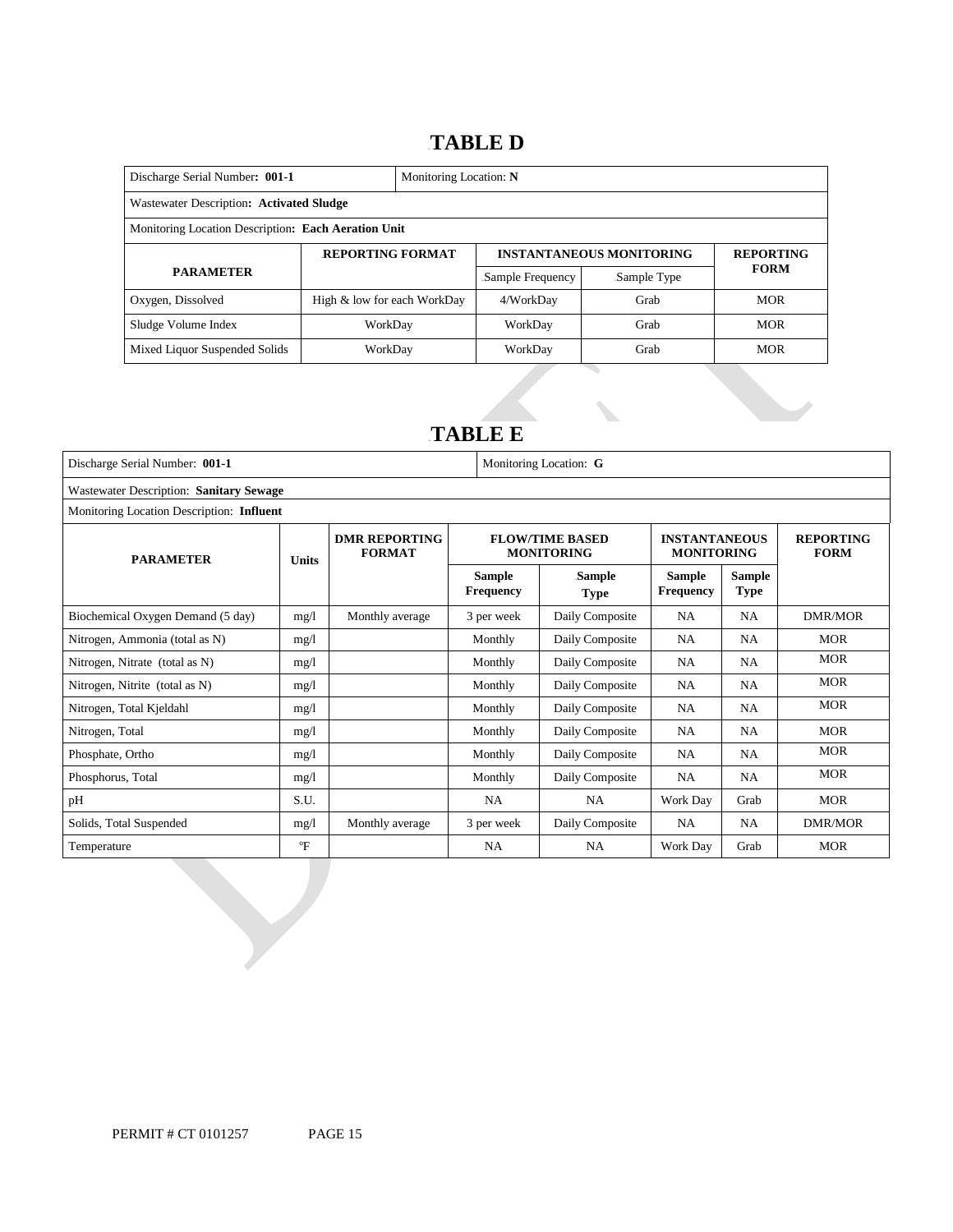### **TABLE F**

| Discharge Serial Number: 001-1                                        |              |                                   |                                   | Monitoring Location: P                      |                                           |                                 |            |  |  |
|-----------------------------------------------------------------------|--------------|-----------------------------------|-----------------------------------|---------------------------------------------|-------------------------------------------|---------------------------------|------------|--|--|
| Wastewater Description: Primary Effluent                              |              |                                   |                                   |                                             |                                           |                                 |            |  |  |
| Monitoring Location Description: Primary Sedimentation Basin Effluent |              |                                   |                                   |                                             |                                           |                                 |            |  |  |
| <b>PARAMETER</b>                                                      | <b>Units</b> | <b>REPORTING</b><br><b>FORMAT</b> |                                   | <b>TIME/FLOW BASED</b><br><b>MONITORING</b> | <b>INSTANTANEOUS</b><br><b>MONITORING</b> | <b>REPORTING</b><br><b>FORM</b> |            |  |  |
|                                                                       |              |                                   | <b>Sample</b><br><b>Frequency</b> | <b>Sample</b><br><b>Type</b>                | <b>Sample</b><br><b>Frequency</b>         | Sample type                     |            |  |  |
| Alkalinity, Total                                                     | mg/1         |                                   | <b>NA</b>                         | <b>NA</b>                                   | Monthly                                   | Grab                            | <b>MOR</b> |  |  |
| Biochemical Oxygen Demand (5 day)                                     | mg/1         | Monthly average                   | Weekly                            | Composite                                   | <b>NA</b>                                 | NA                              | <b>MOR</b> |  |  |
| Nitrogen, Ammonia (total as N)                                        | mg/l         |                                   | Monthly                           | Composite                                   | <b>NA</b>                                 | <b>NA</b>                       | <b>MOR</b> |  |  |
| Nitrogen, Nitrate (total as N)                                        | mg/1         |                                   | Monthly                           | Composite                                   | <b>NA</b>                                 | NA                              | <b>MOR</b> |  |  |
| Nitrogen, Nitrite (total as N)                                        | mg/1         |                                   | Monthly                           | Composite                                   | <b>NA</b>                                 | <b>NA</b>                       | <b>MOR</b> |  |  |
| Nitrogen, Total Kjeldahl                                              | mg/1         |                                   | Monthly                           | Composite                                   | <b>NA</b>                                 | NA                              | <b>MOR</b> |  |  |
| Nitrogen, Total                                                       | mg/1         |                                   | Monthly                           | Composite                                   | <b>NA</b>                                 | NA                              | <b>MOR</b> |  |  |
| Phosphate, Ortho                                                      | mg/1         |                                   | Monthly                           | Composite                                   | <b>NA</b>                                 | <b>NA</b>                       | <b>MOR</b> |  |  |
| Phosphorus, Total                                                     | mg/1         |                                   | Monthly                           | Composite                                   | <b>NA</b>                                 | NA                              | <b>MOR</b> |  |  |
| pH                                                                    | S.U.         |                                   | NA                                | NA                                          | Monthly                                   | Grab                            | <b>MOR</b> |  |  |
| Solids, Total Suspended                                               | mg/l         | Monthly average                   | Weekly                            | Composite                                   | <b>NA</b>                                 | NA                              | <b>MOR</b> |  |  |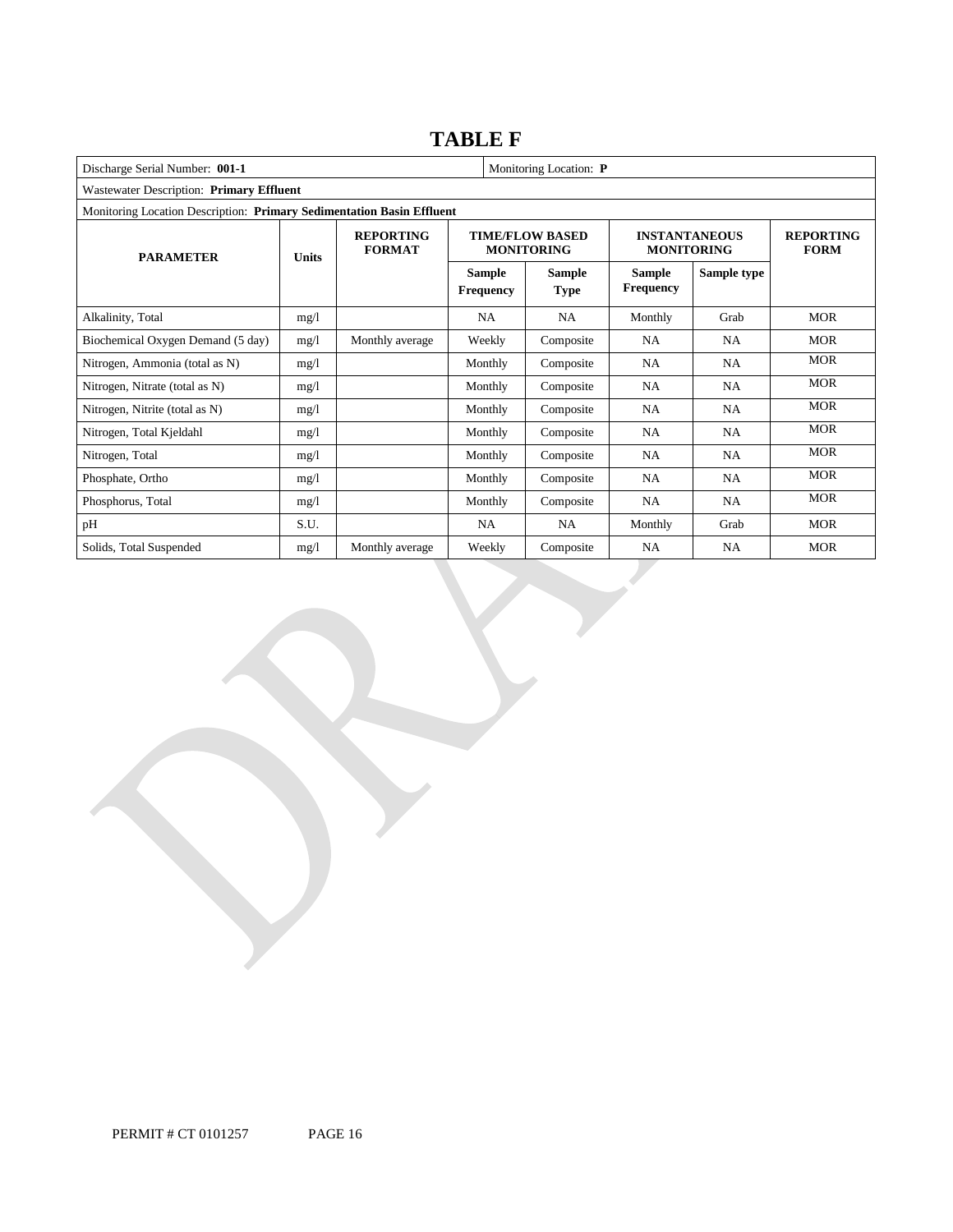| Discharge Serial Number: 001-1                    | Monitoring Location: SL |                                 |                       |  |  |  |  |
|---------------------------------------------------|-------------------------|---------------------------------|-----------------------|--|--|--|--|
| Wastewater Description: Dewatered sludge          |                         |                                 |                       |  |  |  |  |
| Monitoring Location Description: Dewatered sludge |                         |                                 |                       |  |  |  |  |
| <b>PARAMETER</b>                                  |                         | <b>INSTANTANEOUS MONITORING</b> | <b>REPORTING FORM</b> |  |  |  |  |
|                                                   | <b>Units</b>            | <b>Grab Sample Freq.</b>        |                       |  |  |  |  |
| Arsenic, Total                                    | mg/kg                   | Bi-monthly                      | <b>DMR</b>            |  |  |  |  |
| Beryllium, Total                                  | mg/kg                   | <b>Bi-monthly</b>               | <b>DMR</b>            |  |  |  |  |
| Cadmium, Total                                    | mg/kg                   | <b>Bi-monthly</b>               | <b>DMR</b>            |  |  |  |  |
| Chromium, Total                                   | mg/kg                   | <b>Bi-monthly</b>               | <b>DMR</b>            |  |  |  |  |
| Copper, Total                                     | mg/kg                   | <b>Bi-monthly</b>               | <b>DMR</b>            |  |  |  |  |
| Lead, Total                                       | mg/kg                   | <b>Bi-monthly</b>               | <b>DMR</b>            |  |  |  |  |
| Mercury, Total                                    | mg/kg                   | <b>Bi-monthly</b>               | <b>DMR</b>            |  |  |  |  |
| Nickel, Total                                     | mg/kg                   | <b>Bi-monthly</b>               | <b>DMR</b>            |  |  |  |  |
| Nitrogen, Ammonia *                               | mg/kg                   | <b>Bi-monthly</b>               | $DMR*$                |  |  |  |  |
| Nitrogen, Nitrate (total as N) *                  | mg/kg                   | <b>Bi-monthly</b>               | $DMR*$                |  |  |  |  |
| Nitrogen, Organic *                               | mg/kg                   | Bi-monthly                      | $DMR*$                |  |  |  |  |
| Nitrogen, Nitrite (total as N) *                  | mg/kg                   | <b>Bi-monthly</b>               | $DMR*$                |  |  |  |  |
| Nitrogen, Total *                                 | mg/kg                   | Bi-monthly                      | $DMR*$                |  |  |  |  |
| pH *                                              | S.U.                    | Bi-monthly                      | $DMR*$                |  |  |  |  |
| Polychlorinated Biphenyls                         | mg/kg                   | <b>Bi-monthly</b>               | <b>DMR</b>            |  |  |  |  |
| Solids, Fixed                                     | $\%$                    | <b>Bi-monthly</b>               | <b>DMR</b>            |  |  |  |  |
| Solids, Total                                     | $\%$                    | Bi-monthly                      | <b>DMR</b>            |  |  |  |  |
| Solids, Volatile                                  | $\%$                    | Bi-monthly                      | <b>DMR</b>            |  |  |  |  |
| Zinc, Total                                       | mg/kg                   | <b>Bi-monthly</b>               | <b>DMR</b>            |  |  |  |  |

### **TABLE G**

### **(\*) required for composting or land application only**

 Testing for inorganic pollutants shall follow "Test Methods for Evaluating Solid Waste, Physical/Chemical Methods", EPA Publication SW-846 as updated and/or revised.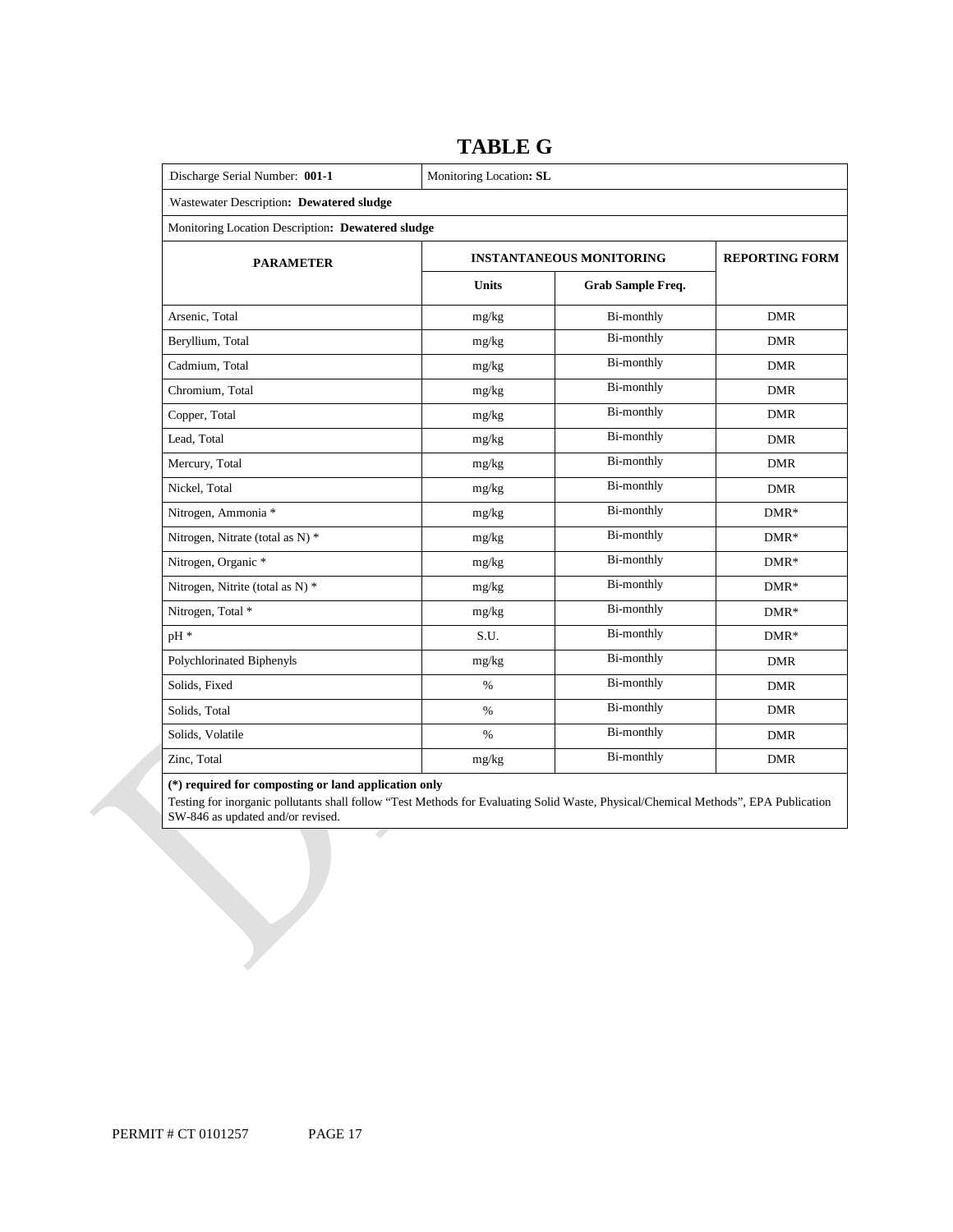## ATTACHMENT 2

## MONTHLY OPERATING REPORT FORM

PERMIT # CT 0101257 PAGE 18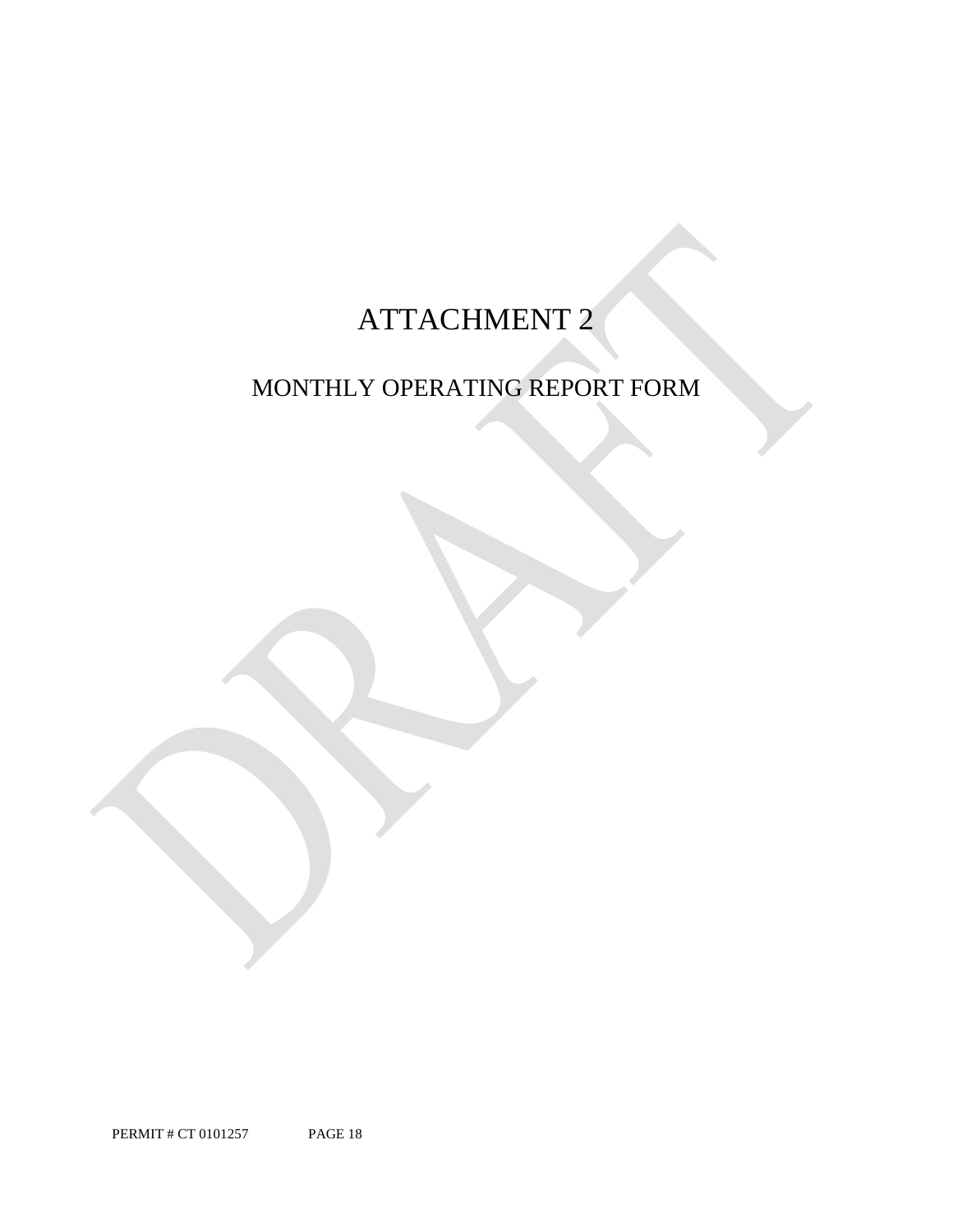PERMIT # CT 0101257 PAGE 19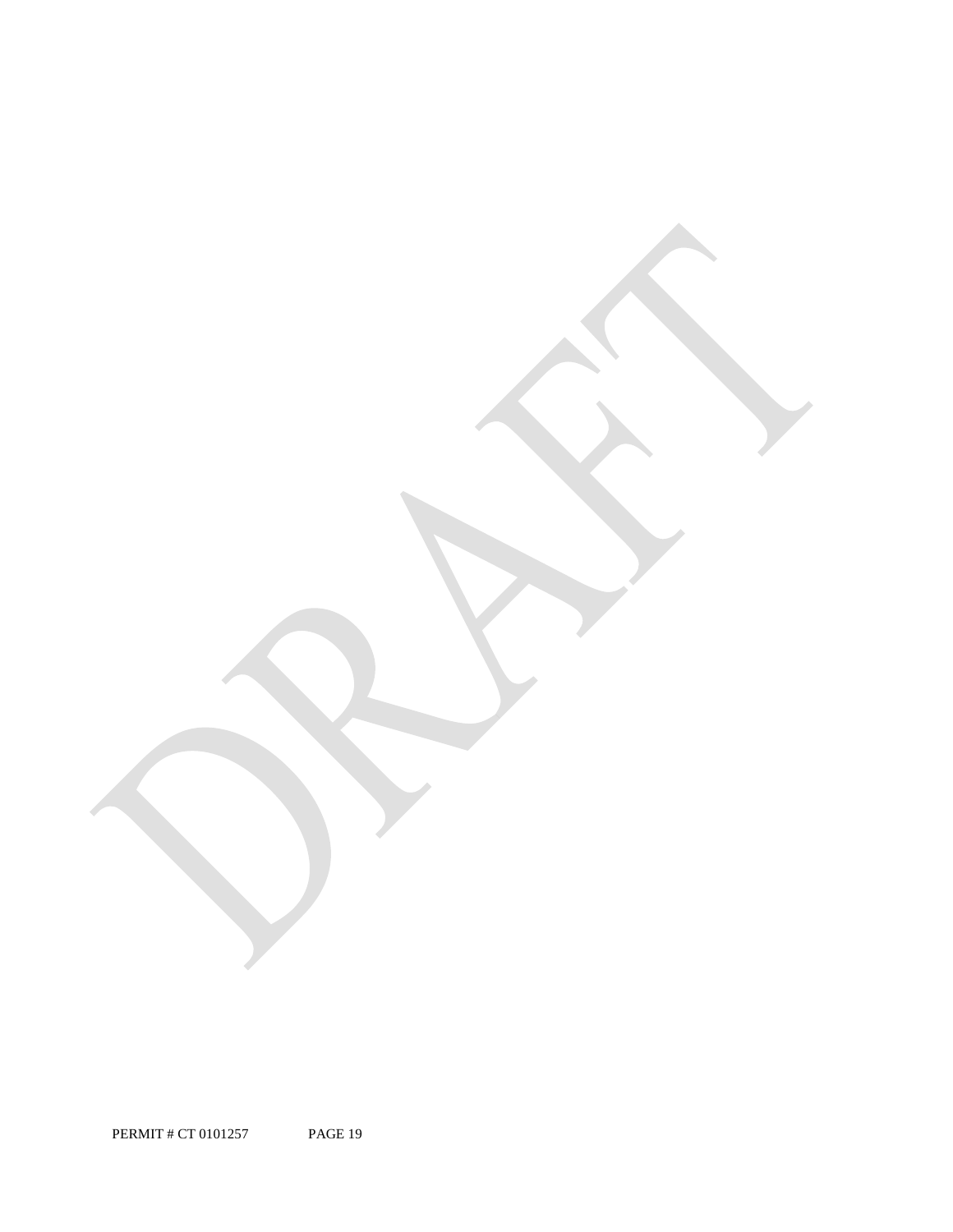### **DATA TRACKING AND TECHNICAL FACT SHEET**

**Permittee**: Town of Killingly

### **PERMIT, ADDRESS, AND FACILITY DATA**

**PERMIT #:** CT0101257 **APPLICATION #:** 201614515 **FACILITY ID.** 069-001

| Mailing Address:                                                                                                     | <b>Location Address:</b>                                           |
|----------------------------------------------------------------------------------------------------------------------|--------------------------------------------------------------------|
| Street: P.O. Box 6000                                                                                                | Street:<br>31 Wauregan Road                                        |
| City: Danielson<br>ST: CT Zip: 06239                                                                                 | City:<br>Danielson ST: CT Zip: 06239                               |
| Contact Name: David Capacchione                                                                                      | Contact Name: David Capacchione                                    |
| Phone No.:<br>$(860)$ 779-5360                                                                                       | $(860)$ 779-5360<br>Phone No.:                                     |
|                                                                                                                      | dcapacchione@killingly.org<br><b>DMR</b> Contact<br>email address: |
| PERMIT INFORMATION                                                                                                   |                                                                    |
| <b>DURATION</b> 5 YEAR $X$ 10 YEAR $\_\$ 30 YEAR                                                                     |                                                                    |
| <b>TYPE</b><br>New Reissuance $X$ Modification $\blacksquare$                                                        |                                                                    |
| <b>CATEGORIZATION POINT (X) NON-POINT () GIS #</b>                                                                   |                                                                    |
| NPDES $(X)$ PRETREAT $()$                                                                                            | GROUND WATER(UIC) () GROUND WATER (OTHER) ()                       |
| NPDES MAJOR(MA) $X$<br>NPDES SIGNIFICANT MINOR or PRETREAT SIU (SI)<br>NPDES or PRETREATMENT MINOR (MI)              |                                                                    |
| <b>COMPLIANCE SCHEDULE</b><br>YES<br>POLLUTION PREVENTION __<br>WATER QUALITY REQUIREMENT _________ OTHER ____       | NO X<br>TREATMENT REQUIREMENT                                      |
| <b>OWNERSHIP CODE</b><br>Private Federal State Municipal (town only) $X_$                                            | Other public_                                                      |
| <b>DEP STAFF ENGINEER</b> Ivonne Hall                                                                                | <b>DATE DRAFTED:</b> September 8, 2017                             |
| <b>PERMIT FEES</b>                                                                                                   |                                                                    |
| <b>DSN Number</b><br>Annual Fee<br>Discharge Code                                                                    |                                                                    |
| 111000d<br>$001-1$<br>\$2,682.50                                                                                     |                                                                    |
| FOR NPDES DISCHARGES<br>Drainage Basin Code: 3700 Water Quality Classification Goal: B Segment: Quinebaug River - 04 |                                                                    |
| NATURE OF BUSINESS GENERATING DISCHARGE<br>Municipal Sanitary Sewage Treatment                                       |                                                                    |
| PROCESS AND TREATMENT DESCRIPTION (by DSN)                                                                           |                                                                    |

*Activated sludge (BNR treatment) with seasonal chlorination and dechlorination.* 

### *RESOURCES USED TO DRAFT PERMIT*

- **\_\_ Federal Effluent Limitation Guideline 40CFR 133 Secondary Treatment Category**
- *\_\_ Performance Standards*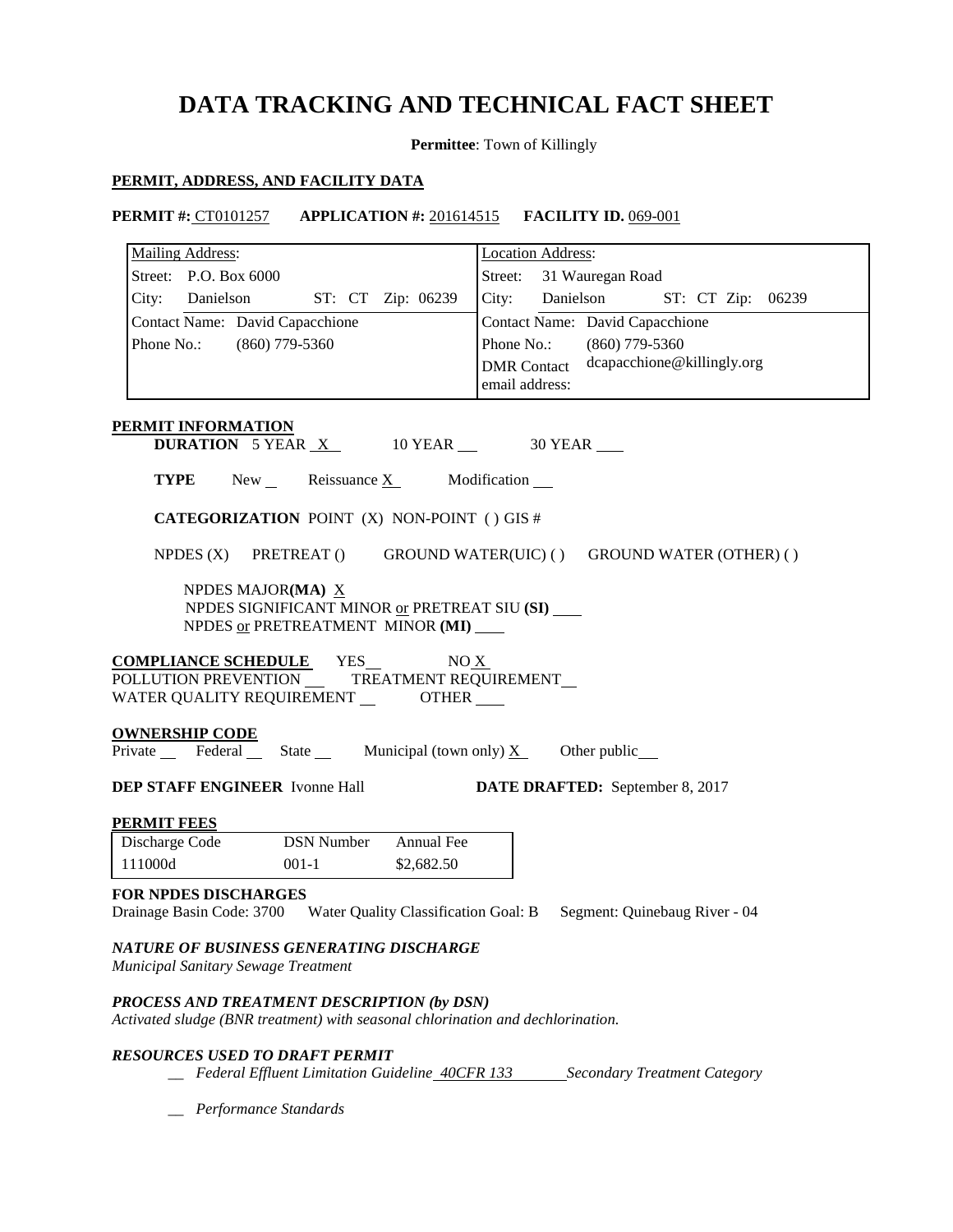- *Federal Development Document* 
	- *name of category*
- *X Department File Information*
- *X Connecticut Water Quality Standards*
- *X Anti-degradation Policy*
- *Coastal Management Consistency Review Form*
- *Other - Explain*

### *BASIS FOR LIMITATIONS, STANDARDS OR CONDITIONS*

- *X Secondary Treatment (Section 22a-430-4(r) of the Regulations of Connecticut State Agencies)*
- *Case-by-Case Determination (See Other Comments)*
- *In order to meet in-stream water quality (See General Comments)*
- *X Anti-degradation policy*

### *GENERAL COMMENTS*

 *Protection has issued the Town of Killingly a permit for the discharge from this facility. The Town of Killingly has*  Town of Killingly's application and has prepared a draft permit consistent with that determination. *The Town of Killingly ("Permittee") operates a municipal water pollution control facility ("the facility") located at 31 Wauregan Road. The facility is designed to treat and discharge up to 8.0 million gallons a day of effluent into Quinebaug River. The facility currently uses secondary treatment with chlorine disinfection to treat effluent before being discharged. Pursuant to Conn. Gen. Stat. § 22a-430, the Department of Energy and Environmental submitted an application to renew its permit. The Department has made a tentative determination to approve the* 

Town of Killingly's application and has prepared a draft permit consistent with that determination.<br>The most significant change from the current permit is the removal the monthly monitoring of copper. Data *reviewed since the last permit indicate that effluent copper concentrations have remained below 0.030 mg/L.* monitoring is also continued to be consistent with EPA's National Recommended Water Quality Criteria. *reviewed since the last permit indicate that effluent copper concentrations have remained below 0.030 mg/L. Aluminum monitoring is continued to be consistent with the most recent CT Water Quality Standards and Iron* 

monitoring is also continued to be consistent with EPA's National Recommended Water Quality Criteria.<br>A comprehensive upgrade to the treatment plant is currently in the design phase. Consent Order WRMU17002  *includes a schedule for completing the phosphorus improvements. The upgrade will include 1) reconfiguring the aeration basins to a Modified Ludzack-Ettinger (MLE) process design in order to improve nitrogen removal; 2) adding a chemical feed system to increase phosphorus removal; and 5) adding effluent flow monitoring. reconfiguring the Return Activated Sludge (RAS) system so that the RAS will be completely mixed with the roughing filter effluent prior to the aeration tank trains; 3) adding automated gates from the primary tanks directly to the aeration tanks in order to allow bypassing of the roughing filters to control BOD loadings to the aeration tanks; 4)* 

 *upgrade will further reduce foaming. Consent Order WRMU17002 also includes a requirement to implement a standard operating procedure during unusual foaming events at the plant and/or in the Quinebaug River. The source of the foaming is still under investigation. Frito-Lay, the plant's primary discharge source, will be receiving a consent order. The excessive*  foaming that was previously observed at the plant has since diminished, and no foaming has been observed in the *Quinebaug River since 2015, due to interim improvements (e.g., placing another aeration basin train online to increase detention time) and the use of a silicone defoaming agent. It is anticipated that the treatment plant* 

### *SPECIFIC REQUIREMENTS OR REVISIONS*

**Evaluation and Implementation Review provisions of such Standards.** *The Department reviewed the application for consistency with Connecticut's Water Quality Standards and determined that with the limits in the draft permit, including those discussed below, that the draft permit is consistent with maintenance and protection of water quality in accordance with the Tier I Anti-degradation* 

*The need for inclusion of water quality based discharge limitations in this permit was evaluated consistent with*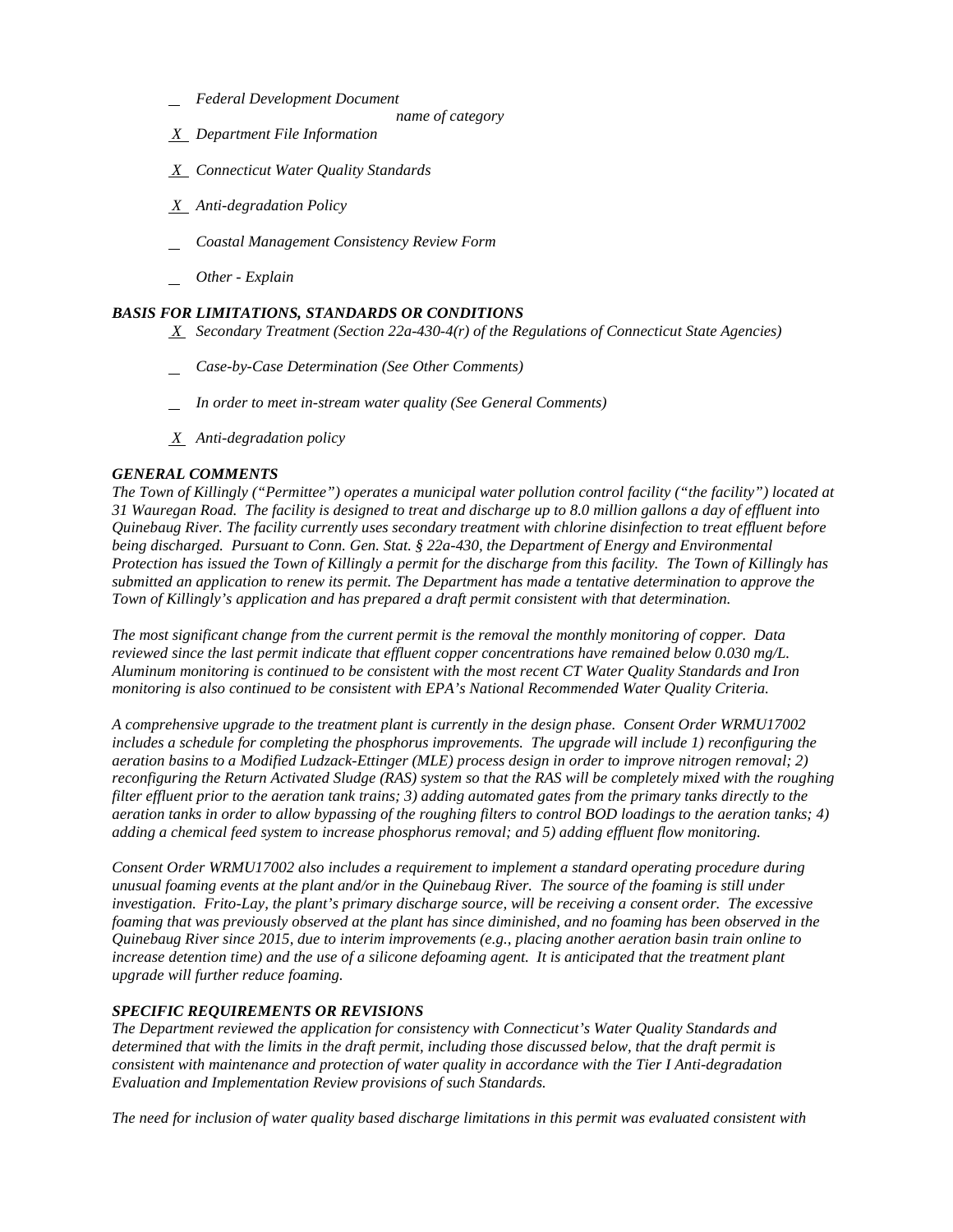*Connecticut Water Quality Standards and criteria, pursuant to 40 CFR 122.44(d). Discharge monitoring data was consumption only) criteria, considering the zone of influence allocated to the facility where appropriate. In addition to this review, the statistical procedures outlined in the EPA Technical Support Document for Water Quality-based evaluated for consistency with the available aquatic life criteria (acute and chronic) and human health (fish Toxics Control (EPA/505/2-90-001) were employed to calculate the need for such limits. Comparison of the attached monitoring data and its inherent variability with the calculated water quality based limits indicates a low statistical probability of exceeding such limits. Therefore, no water quality based limits were included in the permit at this time.* 

*A limit has been included in this permit to limit the phosphorus load this discharge is permitted for:* 

### *Phosphorus Permitting Approach*

 *water body segments have been identified on Connecticut's List of Waters Not Meeting Water Quality Standards Phosphorus is a naturally occurring element that is essential to support plant growth. When present in excessive amounts, phosphorus can impair both aquatic life and recreational use of Connecticut's water resources. Excess nutrient enrichment is a serious threat to water quality in Connecticut. Excessive loading of phosphorus to surface waters as a result of discharges from wastewater treatment plants or non point sources such as runoff from urban and agricultural lands, can lead to algal blooms, including blooms of noxious blue green algae, reduction in water clarity, and in extreme cases depletion of oxygen, fish kills, and other impairments to aquatic life. Currently, 21 where nutrient enrichment is a contributing cause of the impairment.* 

 *phosphorus limits in non-tidal freshwater for industrial and municipal water pollution control facilities (WPCFs) national pollutant discharge elimination system (NPDES) permits. The Connecticut Water Quality Standards (WQS) do not include numeric criteria for nutrients but rather incorporate narrative standards and criteria for nutrients. These narrative policy statements direct the Connecticut Department of Environmental Protection to impose discharge limitations or other reasonable controls on point and non point sources to support maintenance or attainment of designated uses. In the absence of numeric criteria for phosphorus, the Department has developed an interim nutrient management strategy for freshwater non-tidal streams based on the narrative policy statements in the WQS to meet the pressing need to issue NPDES permits and be protective of the environment. The strategy includes methods that focus on phosphorus because it is the primary limiting nutrient in freshwater systems. These methods were approved by the United States Environmental Protection (EPA) in their letter dated October 26, 2010 as an interim strategy to establish water quality based* 

*The method in the interim strategy uses best available science to identify phosphorus enrichment levels in waste receiving rivers and streams that adequately support aquatic life uses. The methodology focuses on algal communities as the key aquatic life nutrient response variable and phosphorus enrichment factors that represent significant changes in communities based on data collected statewide. Ongoing work is currently being conducted to refine the approach through additional data collection and by expanding the methodology to include non-waste receiving streams. It is expected that the ongoing work will lead to numeric nutrient criteria for all freshwater rivers and streams in the next WQS review cycle. The current approach provides for a major statewide advancement in the level of phosphorus control that is expected to meet all freshwater designated uses. The adaptive nature of Connecticut's strategy allows for revisions to permit limits in future permit cycles without delaying action that we know needs to be taken today.* 

 *seasonal phosphorus mass load per unit area of watershed contributing flow to the point of assessment. The current approach follows a watershed based framework incorporating many of the elements from the U.S. EPA Watershed –Based National Pollutant Discharge Elimination System (NPDES) Permitting Technical Guidance (2007). Consistent with the 2007 Guidance, the approach "explicitly considers the impact of multiple pollutant sources and stressors, including nonpoint source contributions, when developing point source permits". Expected current conditions are based on the probability of excess phosphorus export from land cover and municipal and industrial facilities in the upstream drainage basin. Connecticut's policy for phosphorus management is translated into a numeric expression through geo-spatial and statistical analyses that determines the maximum acceptable* 

*The goal of the interim strategy is to achieve or maintain an enrichment factor (EF) of 8.4 or below throughout a watershed. An EF is representative of the amount of anthropogenic phosphorus loading to river and streams. It is calculated by dividing the current total seasonal phosphorus load by a modeled total phosphorus load under complete forested conditions at a particular point along the river. An enrichment factor is representative of the amount of anthropogenic phosphorus loading to rivers and streams. The goal of an 8.4 enrichment factor*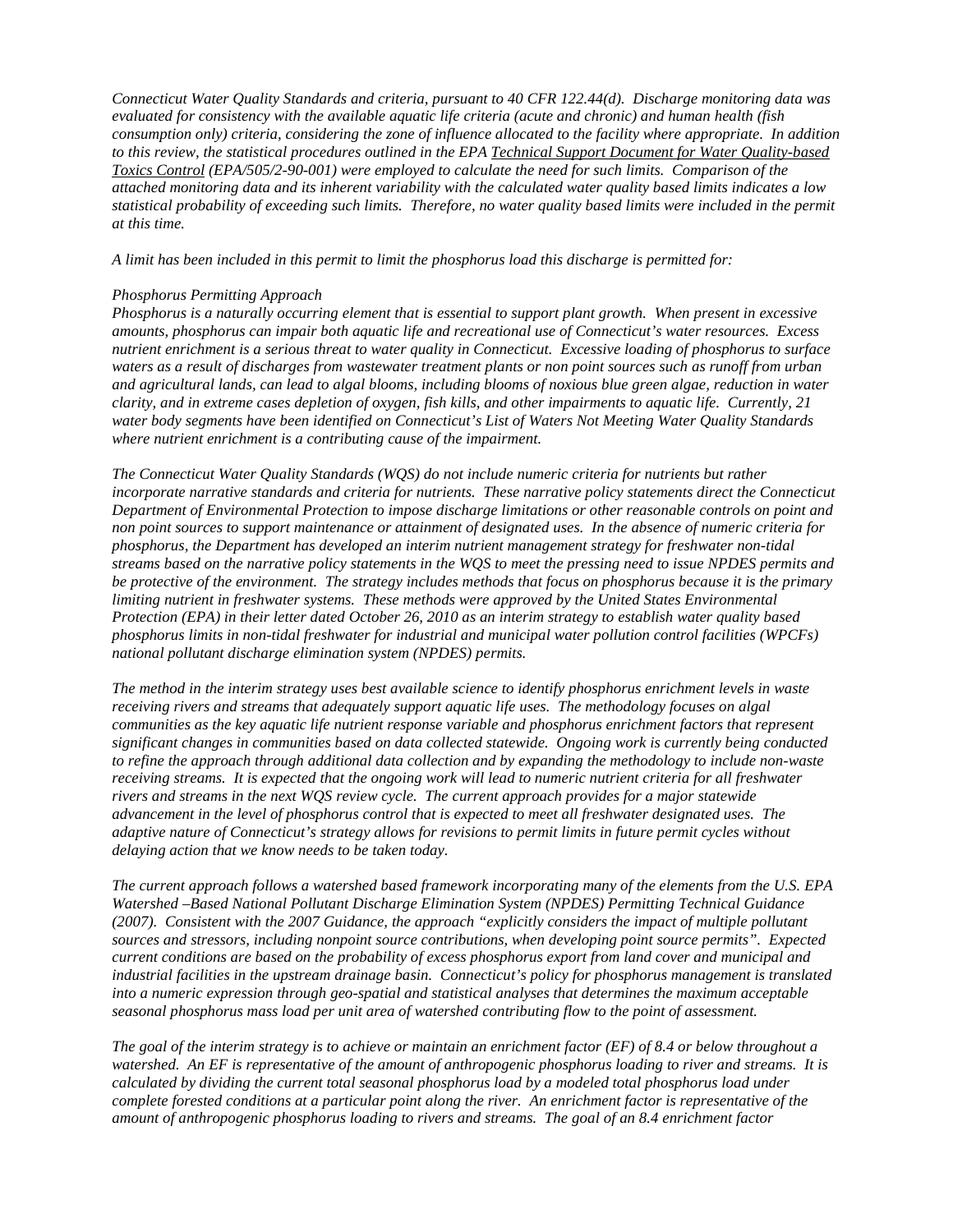*conditions and impacts to aquatic life uses. represents a threshold at which a significant change is seen in the algal communities indicating highly enriched* 

 *phosphorus is more likely to be taken up by sediment and biomass because of low flow and warmer conditions. considered normal use of the land recognizing that humans are part of the environment. conditions and impacts to aquatic life uses. The analysis was conducted using benthic algae collected in rivers and streams throughout CT under varying enrichment conditions. The approach targets the critical 'growing' season (April through October) when During winter months aquatic plants are dormant and flows are higher providing constant flushing of phosphorus through aquatic systems with a less likely chance that it will settle out into the sediment. Limiting the phosphorus export from industrial and municipal facilities offers a targeted management strategy for achieving aquatic life designated uses within a waterbody. The export of some phosphorus from facilities and other land sources is* 

 *current degree of enrichment of the receiving water body at the point of discharge and the facilities contribution to the total watershed enrichment at the point of discharge. Town of Killingly's Permit Requirements A seasonal load was established by the Department for each facility discharging to non-tidal waters based on the* 

 *WPCF, Plainfield North WPCF, Plainfield Village WPCF, Griswold (Jewett City) WPCF. The seasonal (April 1st*  enrichment factor of 8.4 or lower throughout the river. *A nutrient watershed analysis was conducted for the Quinebaug River watershed below facilities discharging phosphorus into the river. The facilities discharging to the river include Thompson WPCF, Putnam WPCF, Killingly through October 31st) nutrient loading from each facility discharging to the watershed was reduced to achieve an* 

 *for Killingly WPCF is 18.23 lbs/day. This load equates to a proposed treatment performance level of 0.7 mg/L multiplied by the average seasonal flow of 3.12 MGD. When this strategy is fully implemented by combining enrichment factor of 8.4 or lower throughout the river. The current enrichment factor at the Killingly WPCF discharge is 6.5. The final proposed seasonal load allocation reductions at all facilities located in the same watershed, the NPDES load in the Quinebaug River will be reduced by 63.43%.* 

in the attainment and maintenance of all designated uses for the water body when the strategy is fully implemented. *stringent water quality goal. Federal regulations at 40 CFR 122.44(d) indicate that permit issuers are required to determine whether a given point source discharge causes, has the reasonable potential to cause, or contributes to an in-stream excursion above a narrative or numeric criteria within a State water quality standard after consideration of existing controls on point and non-point sources of pollution. If a discharge is found to cause an excursion of a numeric or narrative state water quality criterion, NPDES regulations implementing section 301(b)(1)(C) of the Clean Water Act provide that a permit must contain effluent limits as necessary to achieve state water quality standards. The limit in the permit and the strategy are consistent with the narrative policy statements in the CT WQS and are expected to result* If the Department develops numeric criteria in the future, or it is found that the current limit under the strategy is not sufficient to achieve designated uses, the goal will be modified and the WPCF will be expected to meet the more

*Translating the average performance level of 18.23 lbs/day into enforceable permit limits requires consideration of effluent variability and frequency of monitoring in order to comply with federal permitting regulations. The procedure used is as follows:* 

*1. Consider the proposed treatment performance level 1.09 mg/L to be equivalent to the Long Term Average (LTA)*

*2. Calculate the Maximum Daily Limit by multiplying the LTA by the 99th percentile LTA Multiplier appearing in Table 5-2 of the Technical Support Document (page 103 of EPA/505/2-90-001) corresponding to a CV of 0.6% to account for effluent variability:*

 *Maximum Daily Limit: 0.7 mg/L \* 3.11 = 2.177 mg/L* 

*3. Calculate the Average Monthly Limit by multiplying the LTA by the 95th percentile LTA Multiplier appearing in Table 5-2 of the Technical Support Document corresponding to a CV of 0.6% to account for effluent variability and either n=4 samples/month or n=10 samples/month as appropriate for the facility to account for the precision of estimating the true monthly average based on an average for the days the effluent was sampled:*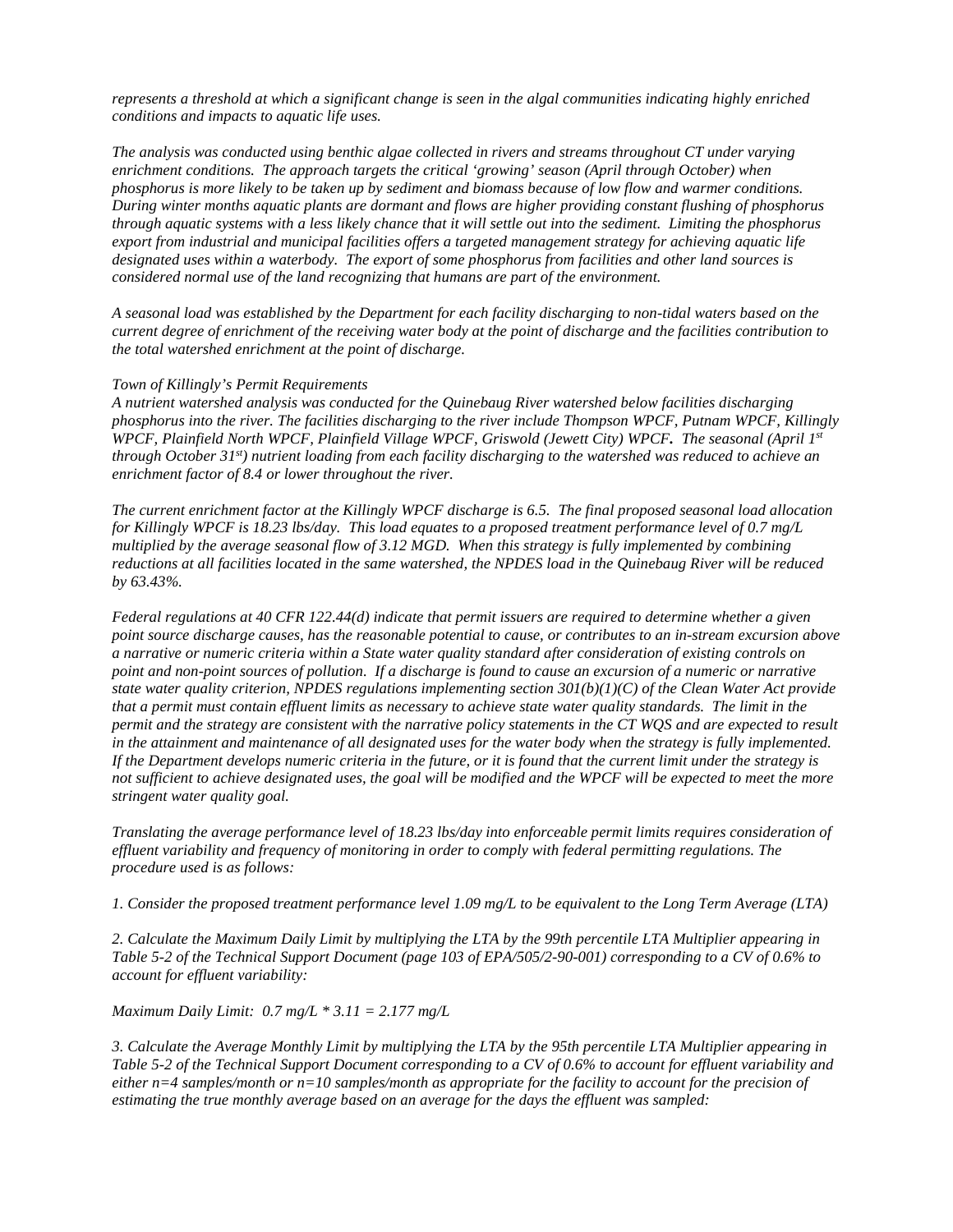*Average Monthly Limit = 0.7 mg/l X 1.55 = 1.085 mg/l* 

**Average Daily Load = 18.23 lbs/day**  *Average Daily Load = 18.23 lbs/day Total Seasonal Load = (18.23 lbs/day \* 214 Days/Season) = 3901.22 lbs/season Maximum Daily Limit = 2.18 mg/L Average Monthly Limit = 1.09 mg/L* **]**  *Summary of Limits for [POTW's name]:* 

With respect to the foregoing summary of limits, it should be noted that compliance with the Maximum Daily Limit *or the Average Monthly Limit during the time the seasonal load limit is calculated will not ensure compliance with the Total Seasonal Load limit. For example, if the Permittee discharged phosphorus at the maximum permitted by either the Maximum Daily Limit or the Average Monthly Limit throughout the time that the seasonal load is calculated, the Permittee would exceed the Total Seasonal Load limit. For this reason, the Permittee must monitor compliance with the Total Seasonal Load limit independent of its compliance with the Maximum Daily Limit and the Average Monthly Limit.]* 

*WATER QUALITY LIMIT CALCULATIONS See attached.*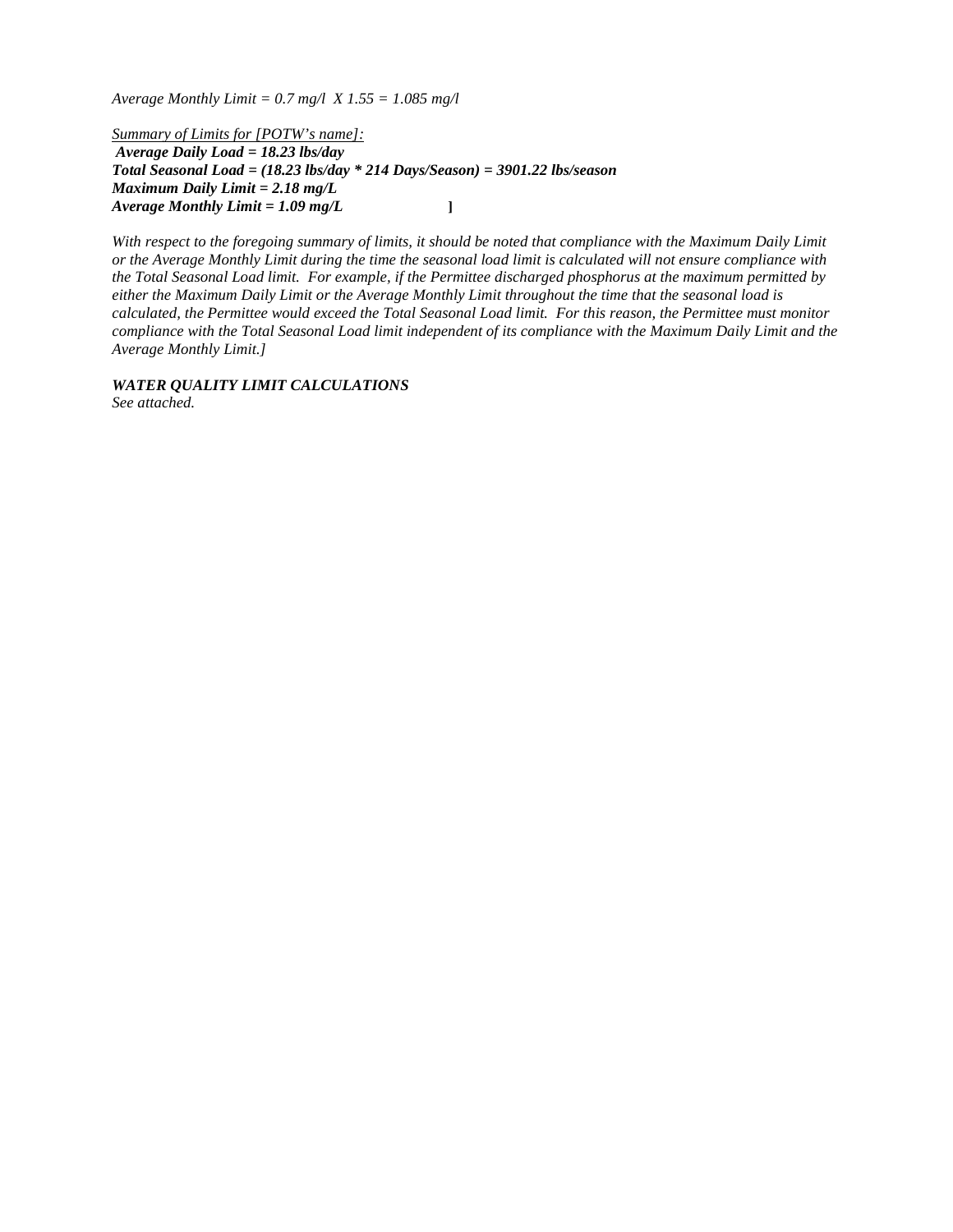

79 Elm Street • Hartford, CT 06106-5127 www.ct.gov/deep Affirmative Action/Equal Opportunity Employer

### **Notice of Tentative Determination to Approve NPDES Permit Renewal Applicant: Town of Killingly Application No. 201614515 Town: Killingly (Danielson)**

The Commissioner of the Department of Energy and Environmental Protection ("DEEP") hereby gives notice that a tentative determination has been reached to approve the following application.

| Applicant's Name and Address: | Town of Killingly, 172 Main Street, Danielson, CT 06239 |
|-------------------------------|---------------------------------------------------------|
| Contact Name and Phone No.:   | David Capacchione, (860) 779-5360                       |
| Type of Permit and #:         | <b>NPDES - CT0101257</b>                                |
| Type of Facility:             | Domestic Wastewater Treatment                           |
| Facility Location:            | 31 Wauregan Road, Danielson, CT 06239                   |
| Facility design capacity:     | 8.0 million gallons per day                             |

### COMMISSIONER'S FINDINGS/REGULATORY CONDITIONS

The applicant has previously received a permit from the Department of Energy and Environmental Protection ("Department") authorizing the discharge of up to an annual average daily design flow of 8.0 million gallons a day of advanced treated municipal wastewaters to the Quinebaug River. The applicant has submitted an application to renew its existing permit. This renewal application is the subject of this notice. 羽

### THE DRAFT PERMIT

The Department has prepared a draft permit consistent with the tentative determination to approve the Town of Killingly's renewal application. This draft is available on the public participation section of the Department's website. In accordance with Sections 22a-430-4(1) and 22a-430-4(r) of the Regulations of Connecticut State Agencies (RCSA), the draft permit contains effluent limitations that meet Connecticut's Water Quality Standards for the following: Biochemical Oxygen Demand (5 day), chlorine, escherichia coli (seasonal), flow, pH, total phosphorus (seasonal), and total suspended solids.

The treatment plant is expected to begin the construction of a comprehensive upgrade in Spring 2018, which will include the addition of increased phosphorus removal. Currently, the design phase is underway.